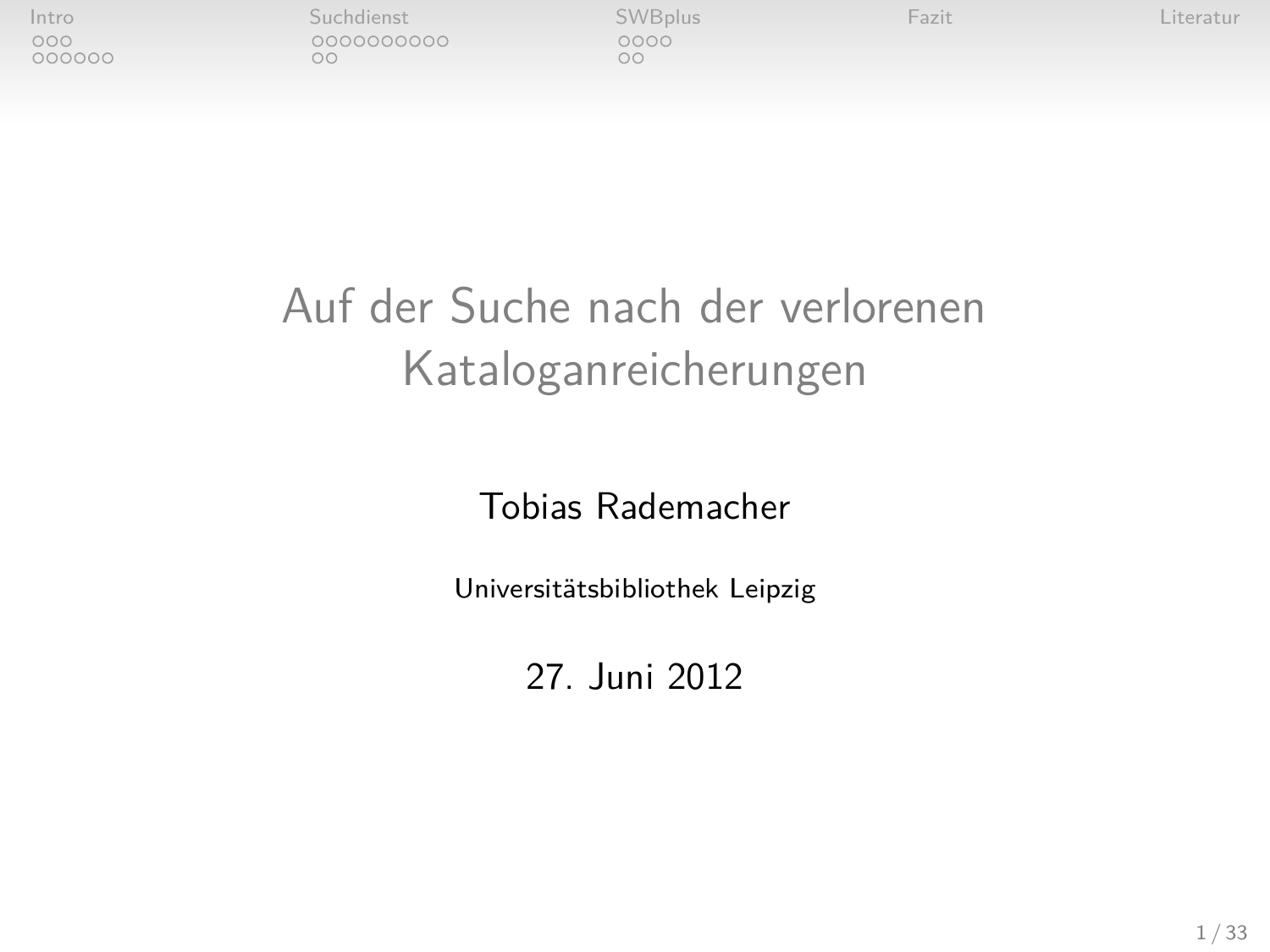| Intro<br>00000000 | Suchdienst<br>0000000000<br>DС | SWBplus<br>0000<br>ЪC | Fazit | Literatur |
|-------------------|--------------------------------|-----------------------|-------|-----------|
|                   |                                |                       |       |           |

## Gliederung

#### [Einführung](#page-2-0)

[Kataloganreicherungen](#page-2-0) [Indexierung und Enterprise Search Platform](#page-5-0)

### [Integration des Suchdienstes](#page-11-0) [Thin Integration Layer](#page-11-0) [Automatic Testing \(TDD & BDD\)](#page-21-0)

[Integration von SWBplus](#page-23-0) [Harvesting](#page-23-0) [Indexierung der SWBplus-Anreicherung](#page-27-0)

[Fazit](#page-29-0)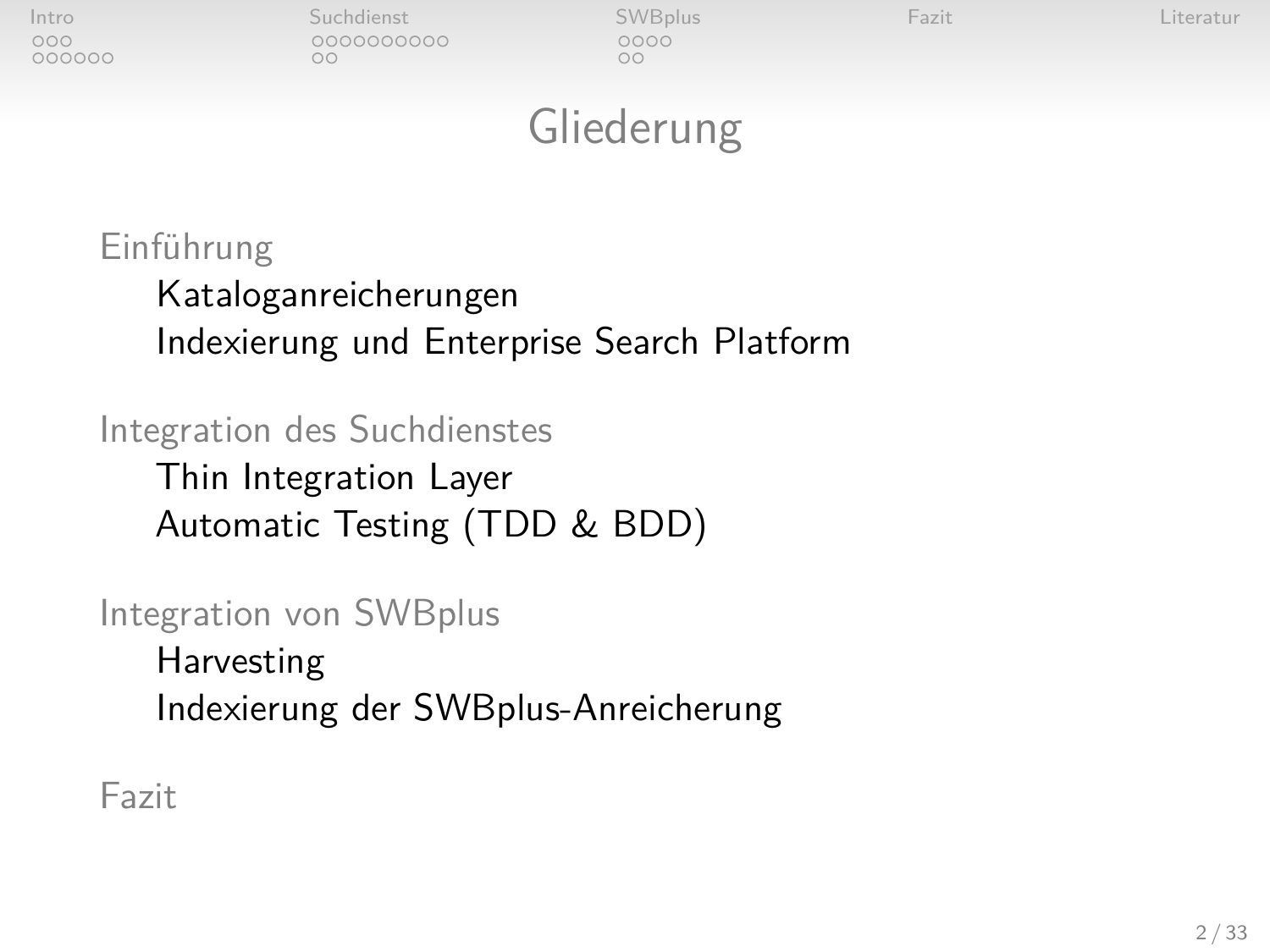| Intro                  | Suchdienst       | <b>SWBplus</b> | Fazit | Literatur |
|------------------------|------------------|----------------|-------|-----------|
| $\bullet$ 00<br>000000 | 0000000000<br>٦C | 0000<br>DС     |       |           |

## Kataloganreicherungen

- Inhaltsverzeichnissen
- Abstracts
- Rezensionen
- <span id="page-2-0"></span>• etc.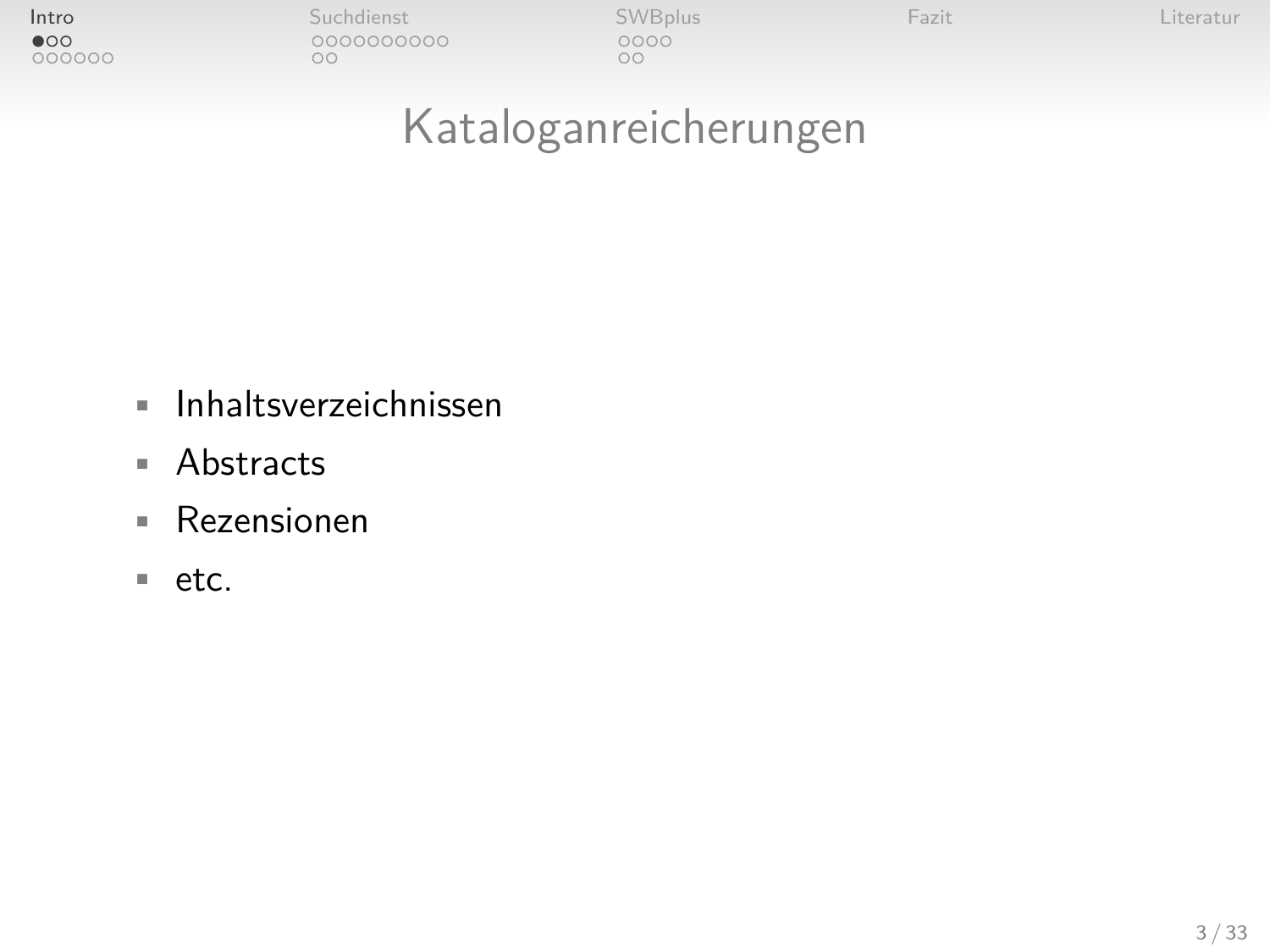| Intro | Suchdienst | SWBplus    | Fazit | iteratur |
|-------|------------|------------|-------|----------|
|       | 0000000000 | 0000<br>oc |       |          |
|       |            |            |       |          |

## **SWBplus**

- Südwestdeutscher Bibliotheksverbund
- Verknüpfung von Kataloganreicherungen mit Katalogen der Verbundbibliotheken
- Digitalisierung von »Inhaltsverzeichnisse[n], Klappentexte[n] und Rezensionen« $1$  (Scans)
- Ziel: qualitativ ›vollwertigere‹ Recherchemöglichkeiten anbieten können
- verbundübergreifender Austausch von digitalisierten (Scans) Beständen von Inhaltsvezeichnissen
- Kooperation mit Verlagen: »Verlagsinformationen, Cover, Leseproben etc. $\kappa^2$

 $1$ [SWBplus](#page-32-0) [2012](#page-32-0)

 $2$ [SWBplus](#page-32-0) [2012](#page-32-0)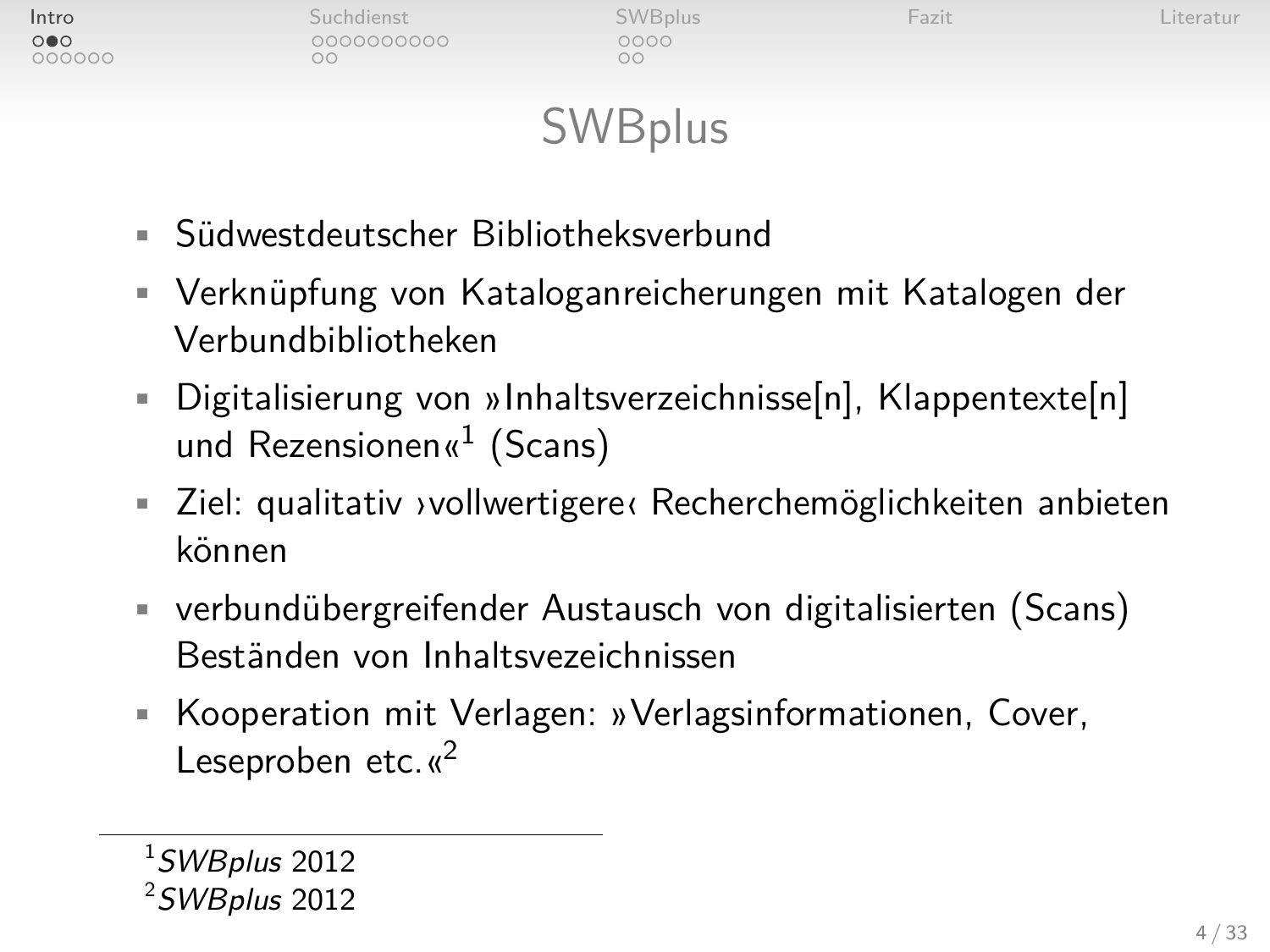| Intro         | Suchdienst | <b>SWBplus</b> | Fazit | Literatur |
|---------------|------------|----------------|-------|-----------|
| 000<br>000000 | 0000000000 | 0000<br>ОC     |       |           |

## SWBplus Website



Inhaltsverzeichnis

| Titel            | Atome, anorganische Radikale und Radikale in Metallkomplexen  |
|------------------|---------------------------------------------------------------|
|                  |                                                               |
|                  |                                                               |
| Erscheinungsjahr | 1977                                                          |
|                  | <b>Red</b>                                                    |
|                  | Bestand im SWB / Bibliographische Beschreibung <sup>(3)</sup> |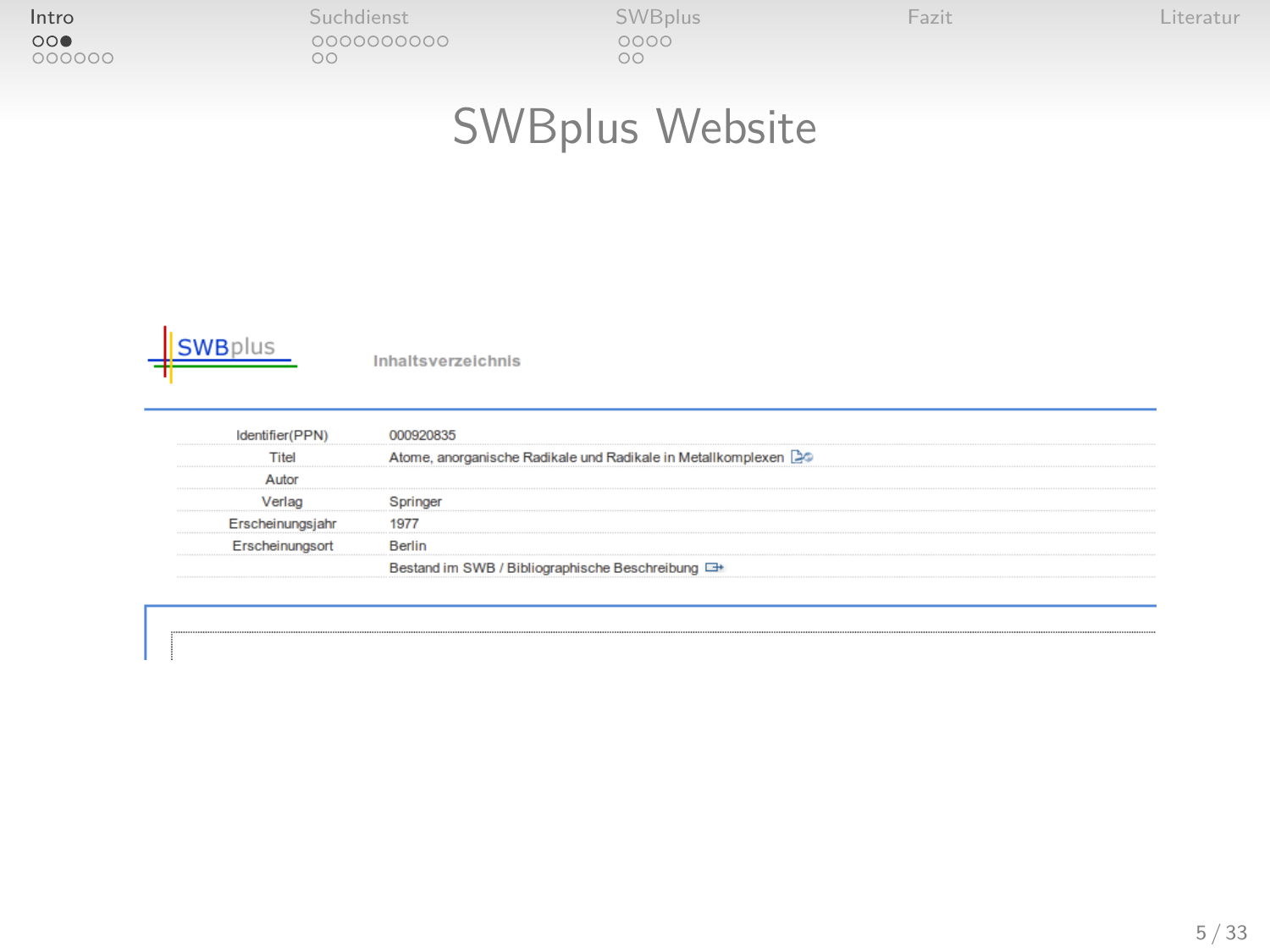| Intro<br>000<br>•000000 | Suchdienst<br>0000000000<br>ОC | SWBplus<br>0000<br>$\circ$ | Fazit | Literatur |
|-------------------------|--------------------------------|----------------------------|-------|-----------|
|                         |                                | Apache Solr                |       |           |

<span id="page-5-0"></span>Features I

- **•** »open source enterprise search platform  $\alpha^3$
- Volltextsuche
- Umfassende Abfragemöglichkeiten
- offene Schnittstellen
- Faceted Search and Filtering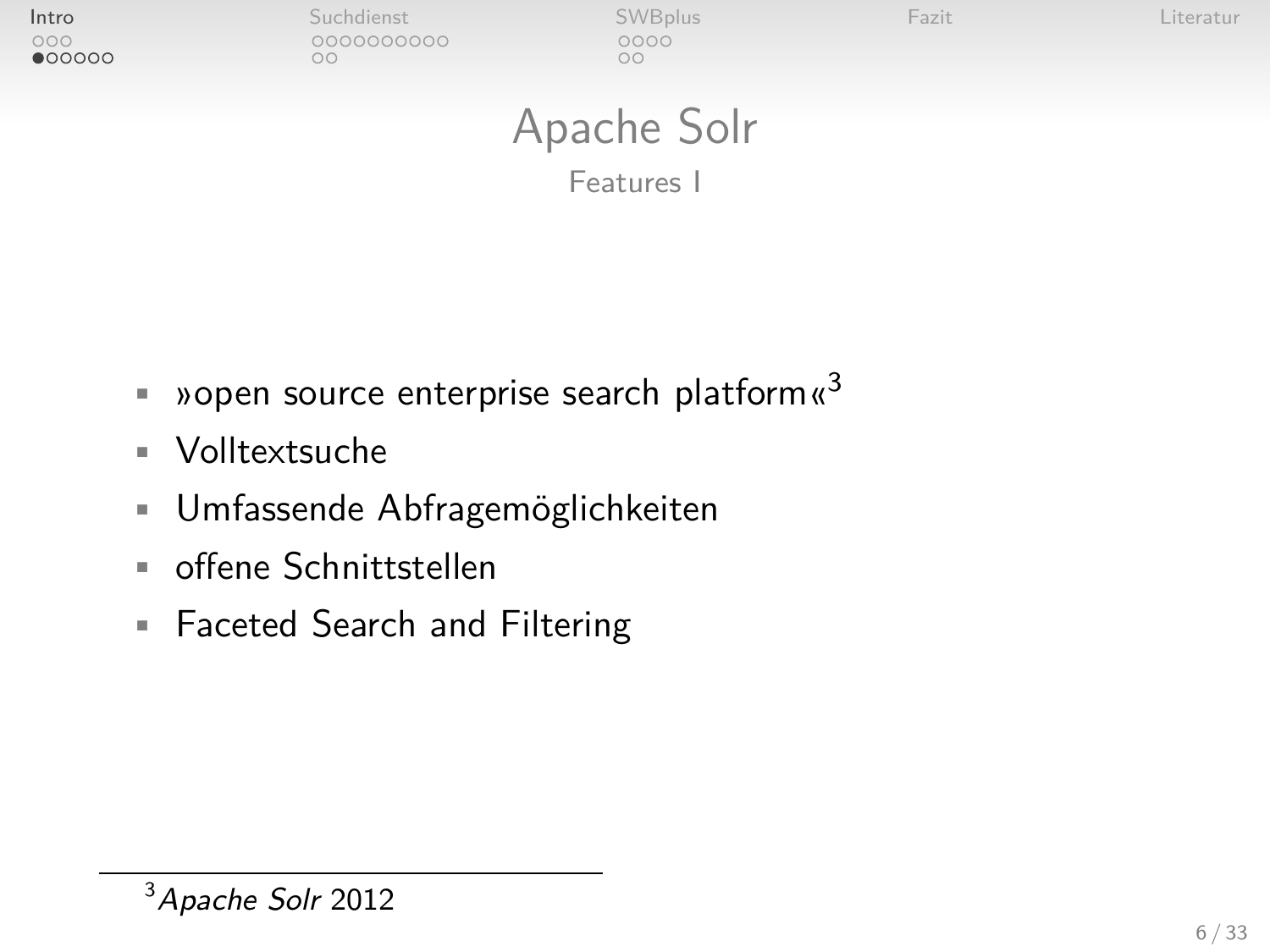| Intro<br>000<br>000000 | Suchdienst<br>0000000000<br>ОC | SWBplus<br>0000<br>$\circ$ | Fazit | Literatur |
|------------------------|--------------------------------|----------------------------|-------|-----------|
|                        |                                | Apache Solr                |       |           |

Features II

- Konfigurierbare Textanalyse (↔ Indexierung)
- Rich Document Parsing  $\rightarrow$  Apache Tika
- offene Schnittstellen
- Management Sever/Monitoring (JMX)
- intern: Lucene-Engine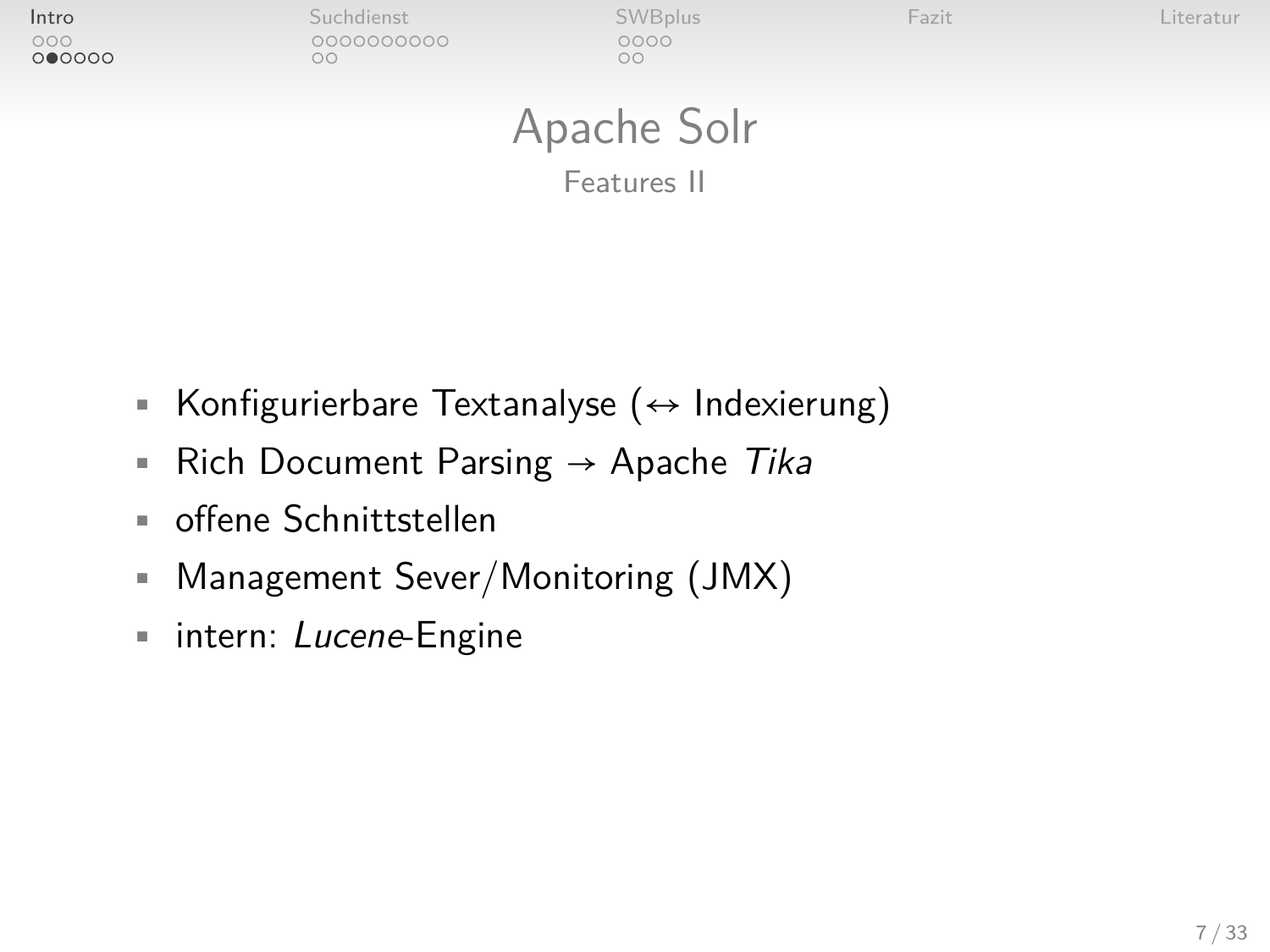| Intro | Suchdienst       | <b>SWBplus</b> | Fazit | iteratu. |
|-------|------------------|----------------|-------|----------|
| 000   | 0000000000<br>DС | 2000<br>oc     |       |          |

## Schema

Solr Schema für Kataloganreicherungen

- ›straightforward‹
- **Fields entsprechend Anforderungen**
- Deklaration von »Copy Fields«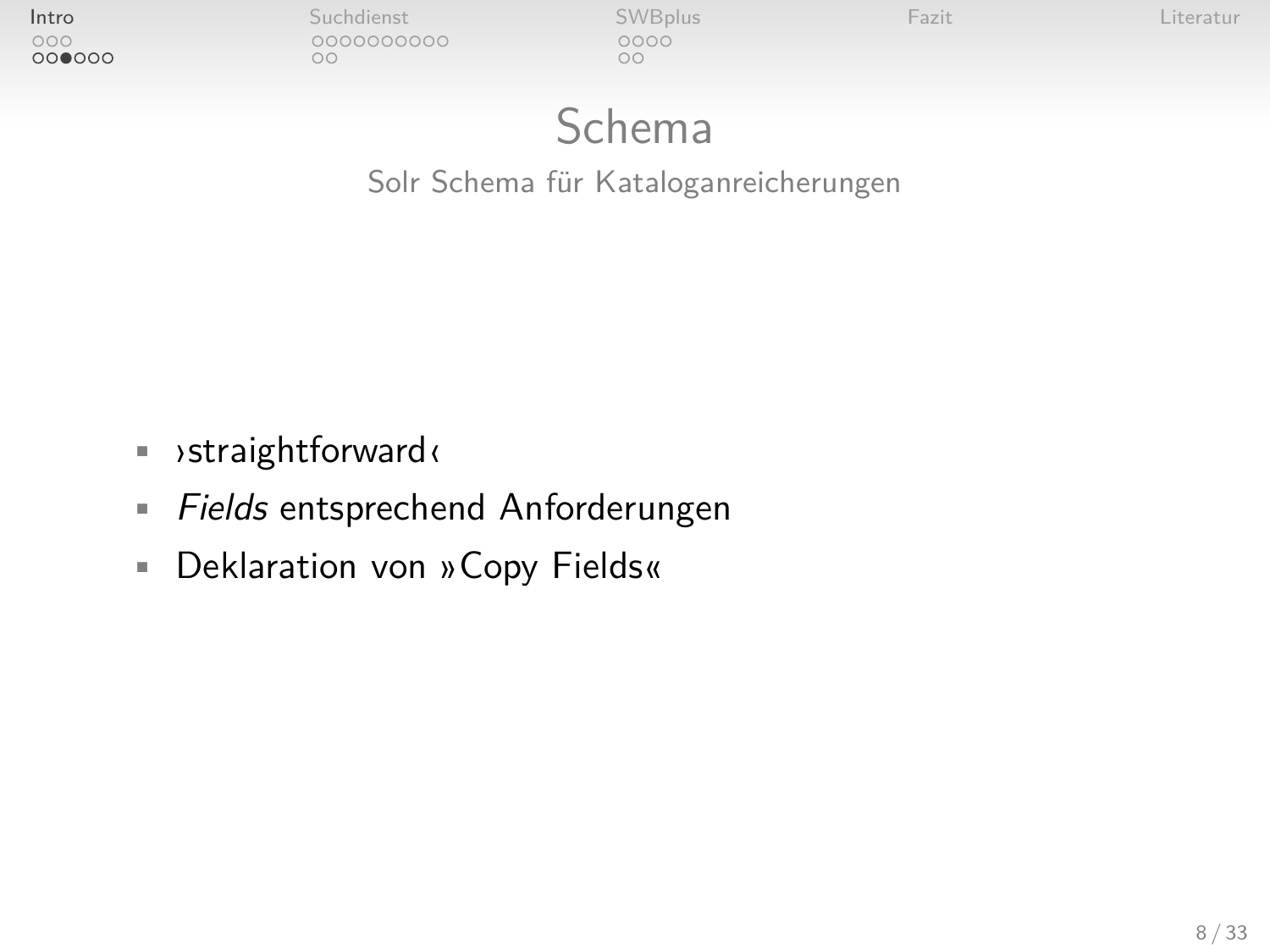| Intro         | Suchdienst       | <b>SWBplus</b> | Fazit | Literatur |
|---------------|------------------|----------------|-------|-----------|
| 000<br>000000 | 0000000000<br>DС | 0000<br>ΩC     |       |           |

### Schema

Solr Schema für Kataloganreicherungen

```
1 | < field name="id" type="string" indexed="true" stored="true" required="true"/><br>2 | < field name="ppn" type="string" indexed="true" stored="true" required="true"/>
2 \vert <field name="ppn" type="string" indexed="true" stored="true" required="true"/><br>3 \vert <field name="abstract" type="text_general" indexed="true" stored="true"/>
     \ltfield name="abstract" type="\bar{t}ext_general" indexed="true" stored="true"/>
      \lefield name="tableofcontents" type="text_general" indexed="true" stored="true"/>
5
      <uniqueKey>id</uniqueKey>
7
\begin{array}{c|c|c|c} 8 & \text{<} \text{copyField} & \text{source="abstract" dest="text */} > \text{cconvField} & \text{source="tableofcontents" dest=" & \text{dest}="end \end{array}\langlecopyField source="tableofcontents" dest="text"/>
```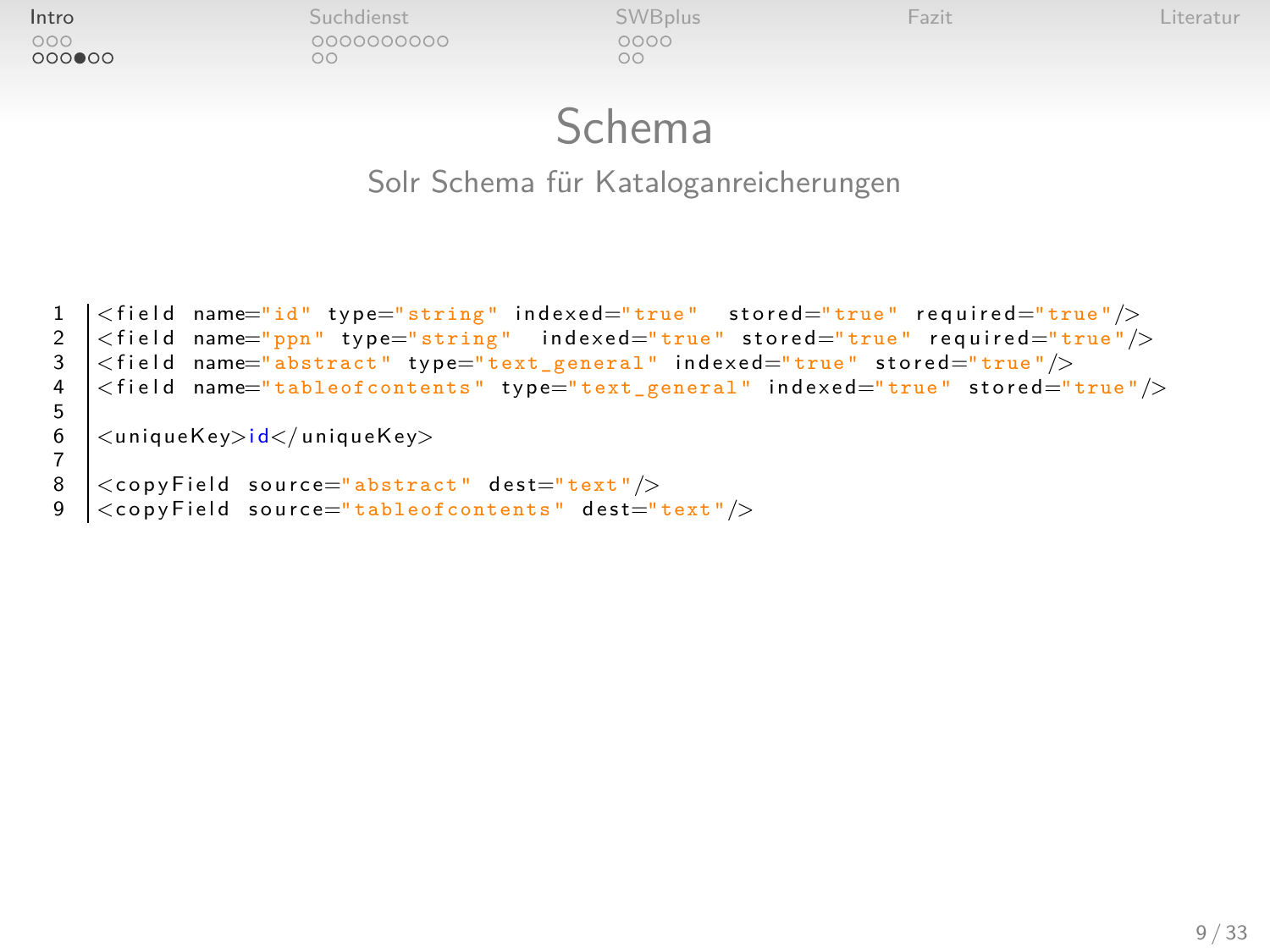| Intro<br>000 | Suchdienst<br>0000000000 | <b>SWBplus</b><br>0000 | Fazit | Literatur |
|--------------|--------------------------|------------------------|-------|-----------|
| 000000       | oo                       | oο                     |       |           |
|              |                          | ContentStreaming       |       |           |

ExtractingRequestHandler

- Rich Document Parsing Apache Tika (Apache PDFBox)
- SolrJ ContentStreamUpdateRequest (Java-Klasse)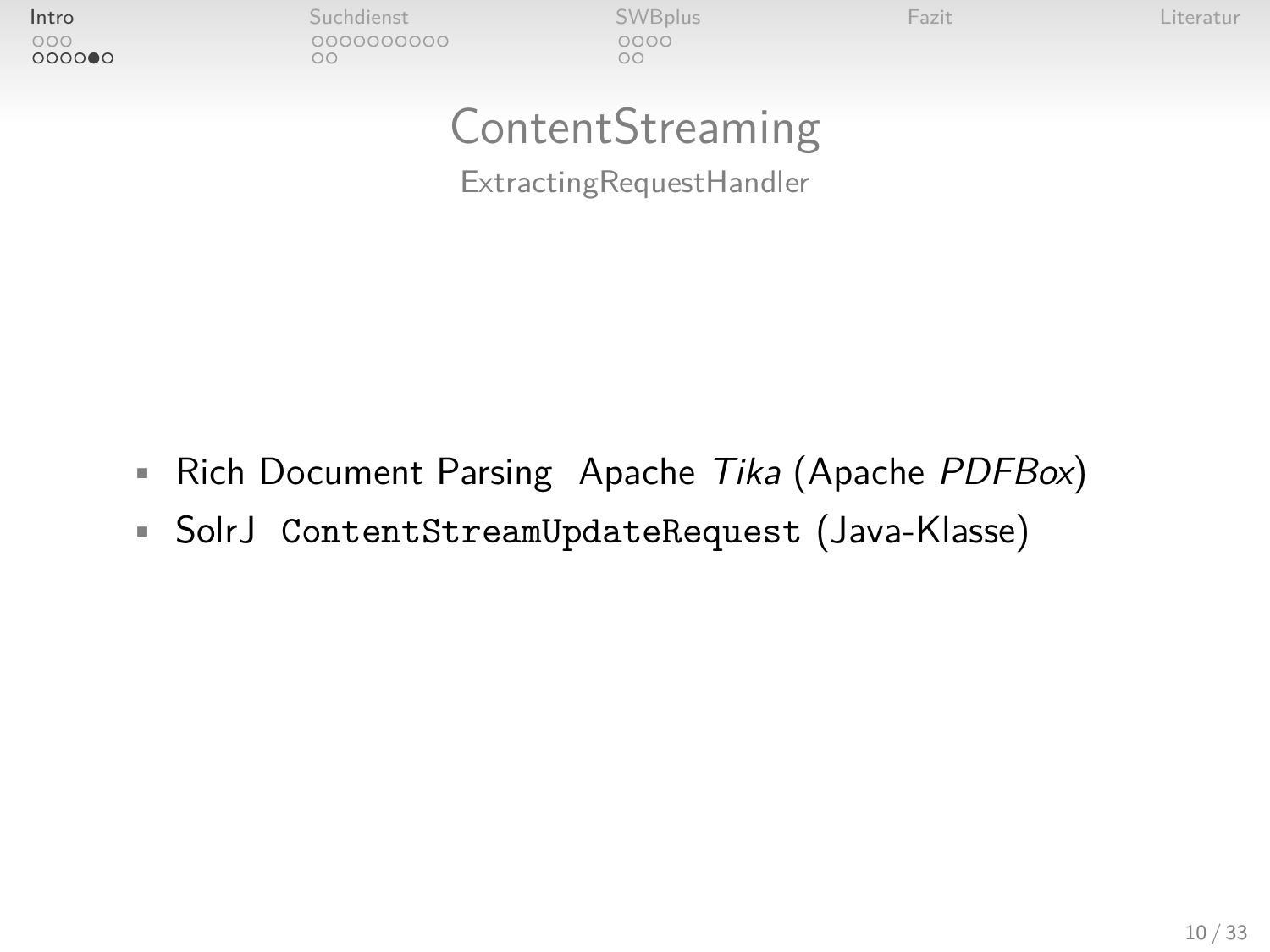| Intro        | Suchdienst       | <b>SWBplus</b> | Fazit | Literatur |
|--------------|------------------|----------------|-------|-----------|
| 000<br>00000 | 0000000000<br>λC | 0000<br>ОC     |       |           |

## **ContentStreaming**

ExtractingRequestHandler

```
2 Solr Server server = new Http Solr Server (TEST SERVER URL) ;
        String hashSum = calculateDigestFor(extractableContent);
        ContentStreamUpdateRequest updateRequest
               = new ContentStreamUpdateRequest (''/update/extract'');
        updateRequest.addFile (extractableContent);
10 updateRequest.setParam("literal.id", extractableContent.getName());<br>11 updateRequest.setParam("fmap.content", "tableofcontents"); // !!!!
11 updateRequest.setParam("fmap.content", "tableofcontents"); // !!!!<br>12 updateRequest.setParam("ppn", testMapping.get("ppn"));
12 updateRequest.setParam("ppn", testMapping.get("ppn"));<br>13 undateRequest.setParam("id", hashSum);
        u p d a t e R e q u e s t . set P a r am (\sqrt[n]{d} , hash Sum ) :
14 NamedList<Object> response = server request (updateRequest);
```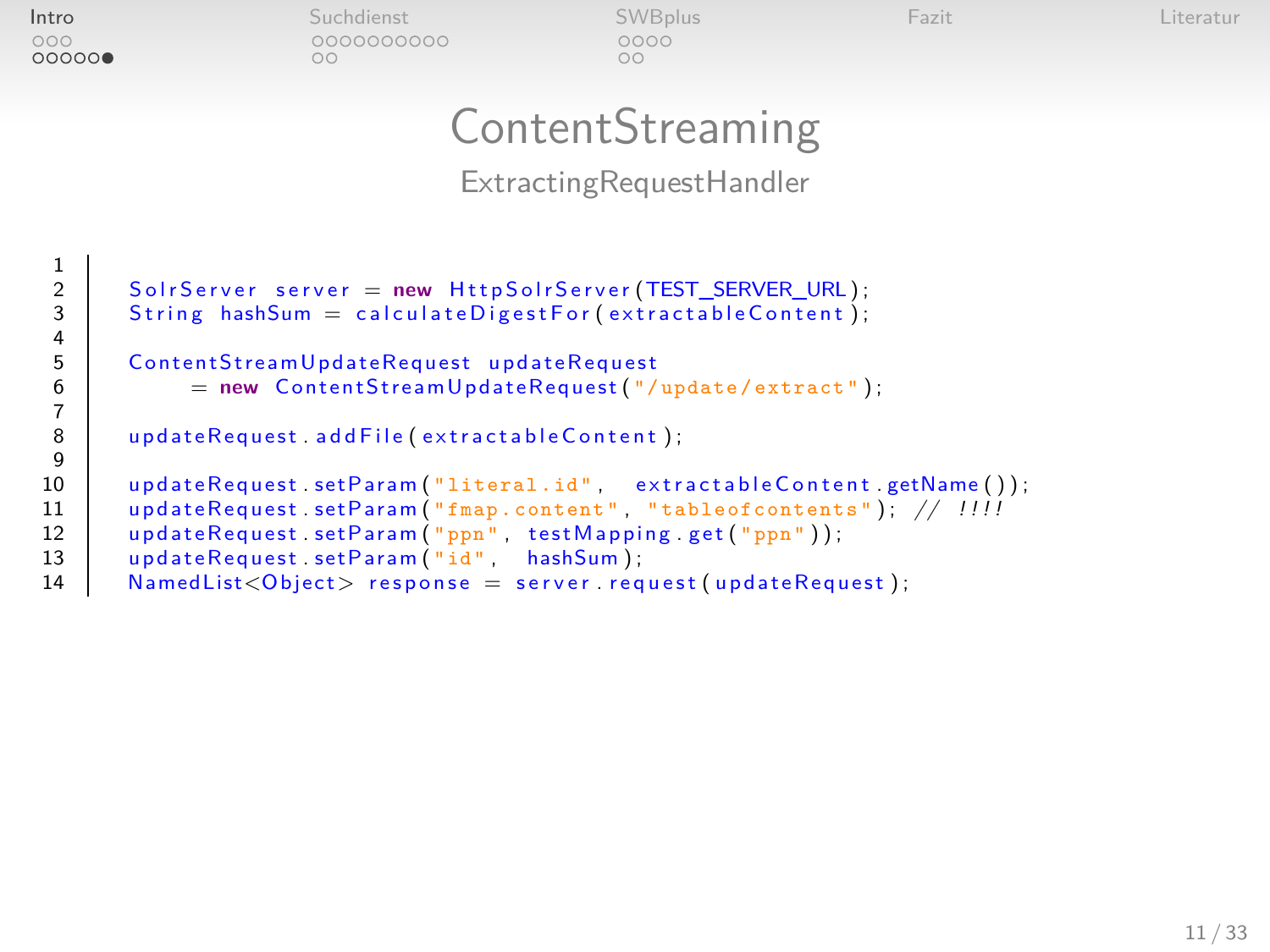[Intro](#page-2-0) [Suchdienst](#page-11-0) [SWBplus](#page-23-0) [Fazit](#page-29-0) [Literatur](#page-31-0)  $\circ$  $^{\circ}$ 

## Anforderungen

<span id="page-11-0"></span>Anforderungen

• Schlankheit

000000

- Suchergebnis  $\rightarrow$  JSON-Format
	- PPN
	- Index selbst (jeweils für Abstracts, Inhaltsverzeichnisse)
	- ggf. ID (z. B. Digest des ursprünglichen Textes)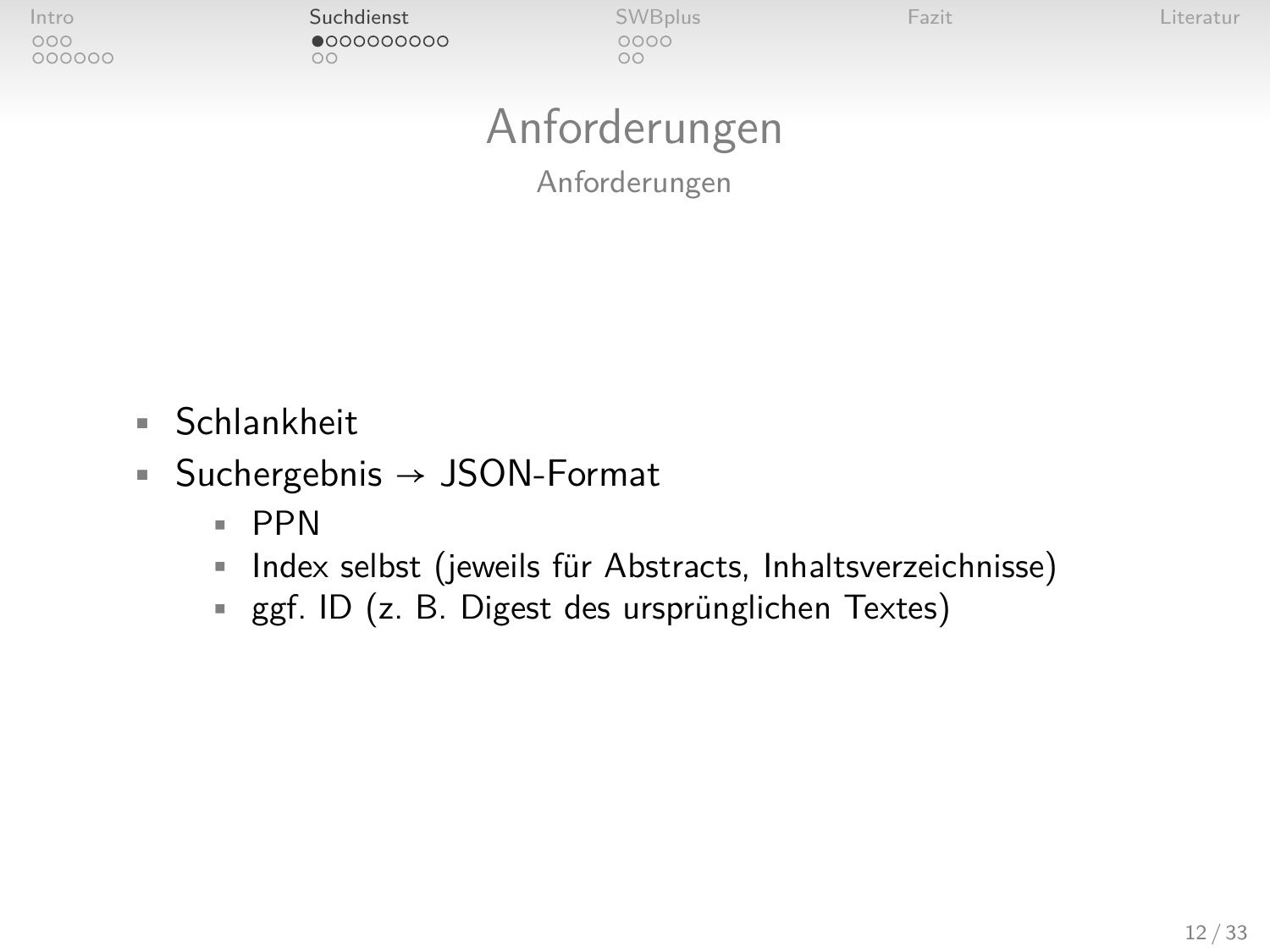| Intro         | Suchdienst       | <b>SWBplus</b> | Fazit | iteratur. |
|---------------|------------------|----------------|-------|-----------|
| 000<br>000000 | 000000000<br>JU. | 0000<br>oc     |       |           |
|               |                  |                |       |           |

## MVC

#### Model-View-Controller Pattern

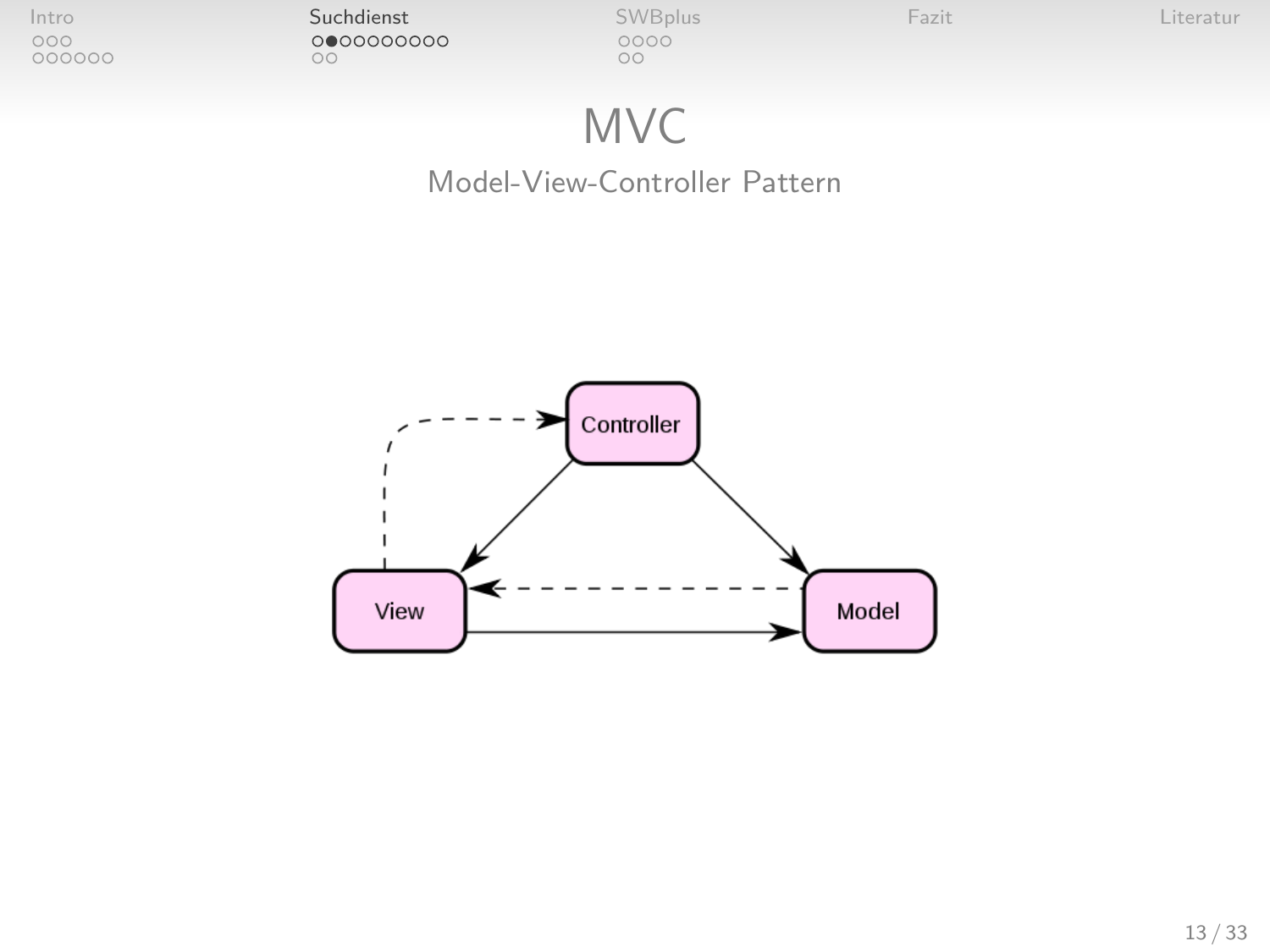| Intro<br>000<br>000000 | Suchdienst<br>0000000000<br>ОC | SWBplus<br>0000<br>$\circ$ | Fazit | Literatur |
|------------------------|--------------------------------|----------------------------|-------|-----------|
|                        |                                | Evaluation                 |       |           |
|                        |                                | Evaluation                 |       |           |

- Solr API
- Frameworks
- Ruby on Rails 3.x vs. Django 1.x
- Ruby 1.9.x vs. Python 2.x
- $\rightarrow$  vorhandenes Know-How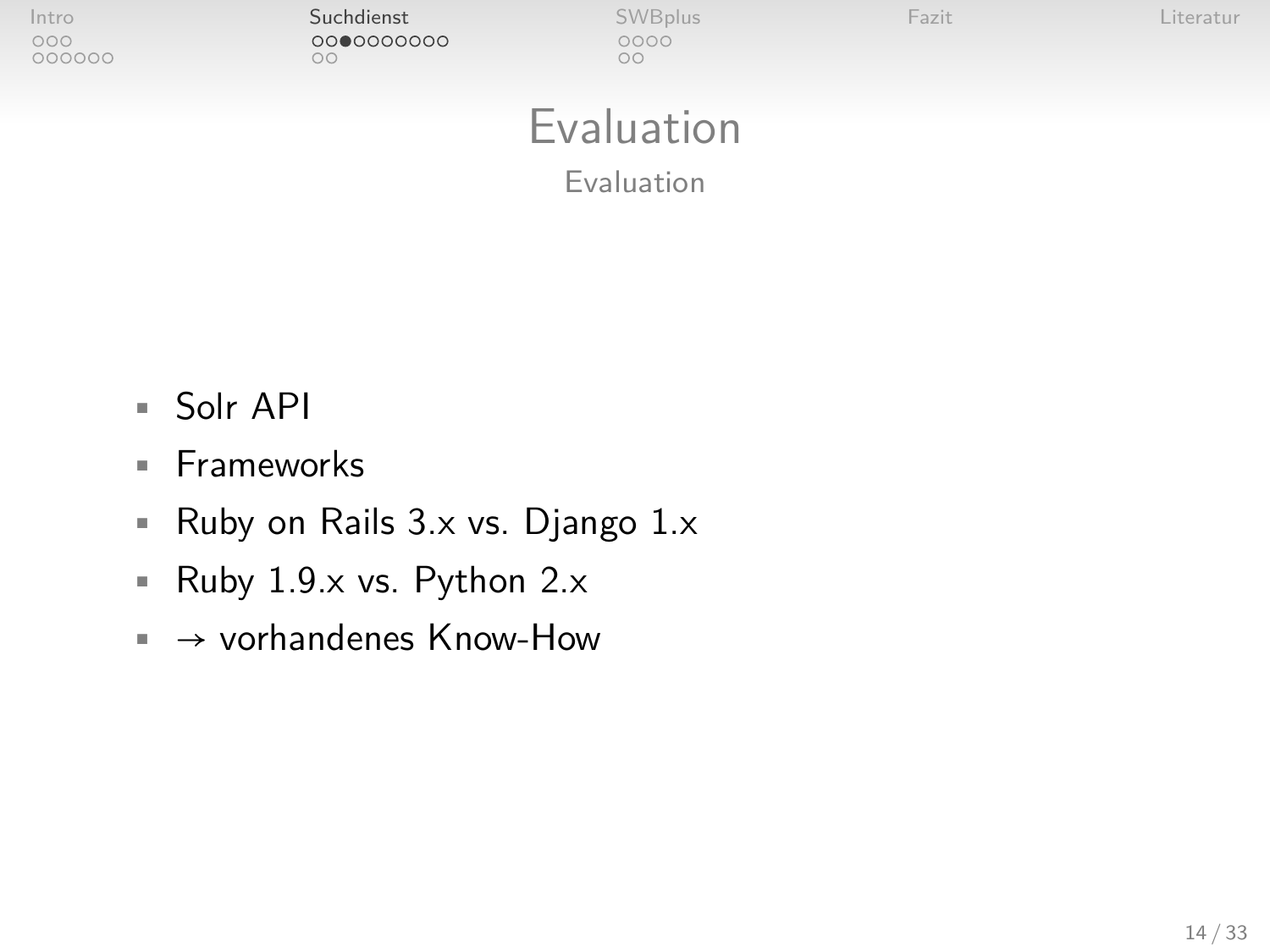

- Python Web framework
- MVC und DRY principle
- Modularisierung & Pluggablity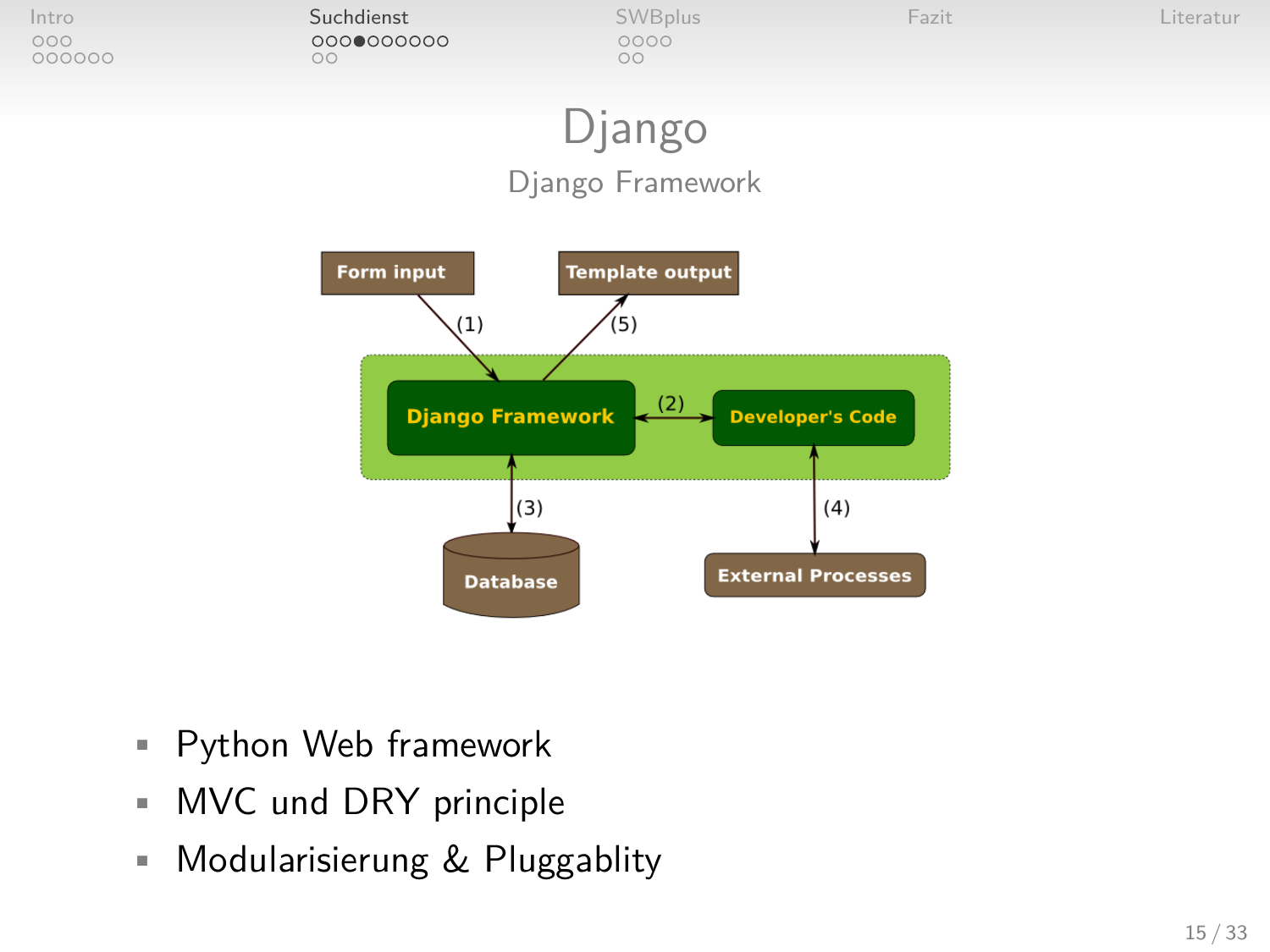[Intro](#page-2-0) [Suchdienst](#page-11-0) [SWBplus](#page-23-0) [Fazit](#page-29-0) [Literatur](#page-31-0) 000000  $\circ\circ$ 

## Django Projekt

#### Django Projekt Struktur

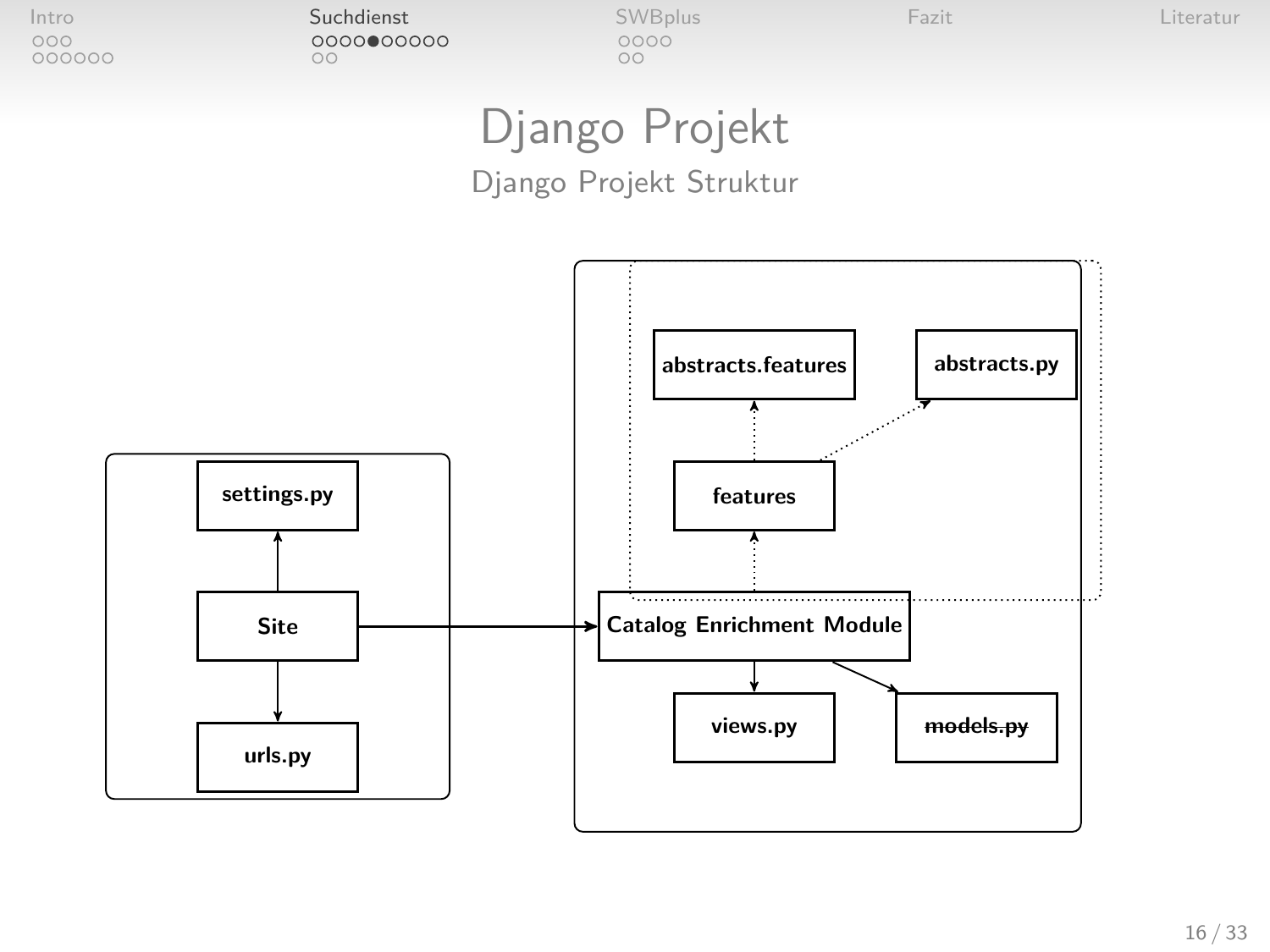000000

[Intro](#page-2-0) [Suchdienst](#page-11-0) [SWBplus](#page-23-0) [Fazit](#page-29-0) [Literatur](#page-31-0)  $\circ$ 

 $\circ$ 

## Python Solr Library

Sunburnt

- vs.  $Haystack \rightarrow ORM/Modes$
- ›pythonic‹
- Querying API
- Object-Mapping von Suchergebnissen (Python-Klasse)
- erlaubt die Einschränkung einer Suche auf bestimmte Indexfelder
- Faceting
- Pagination with Django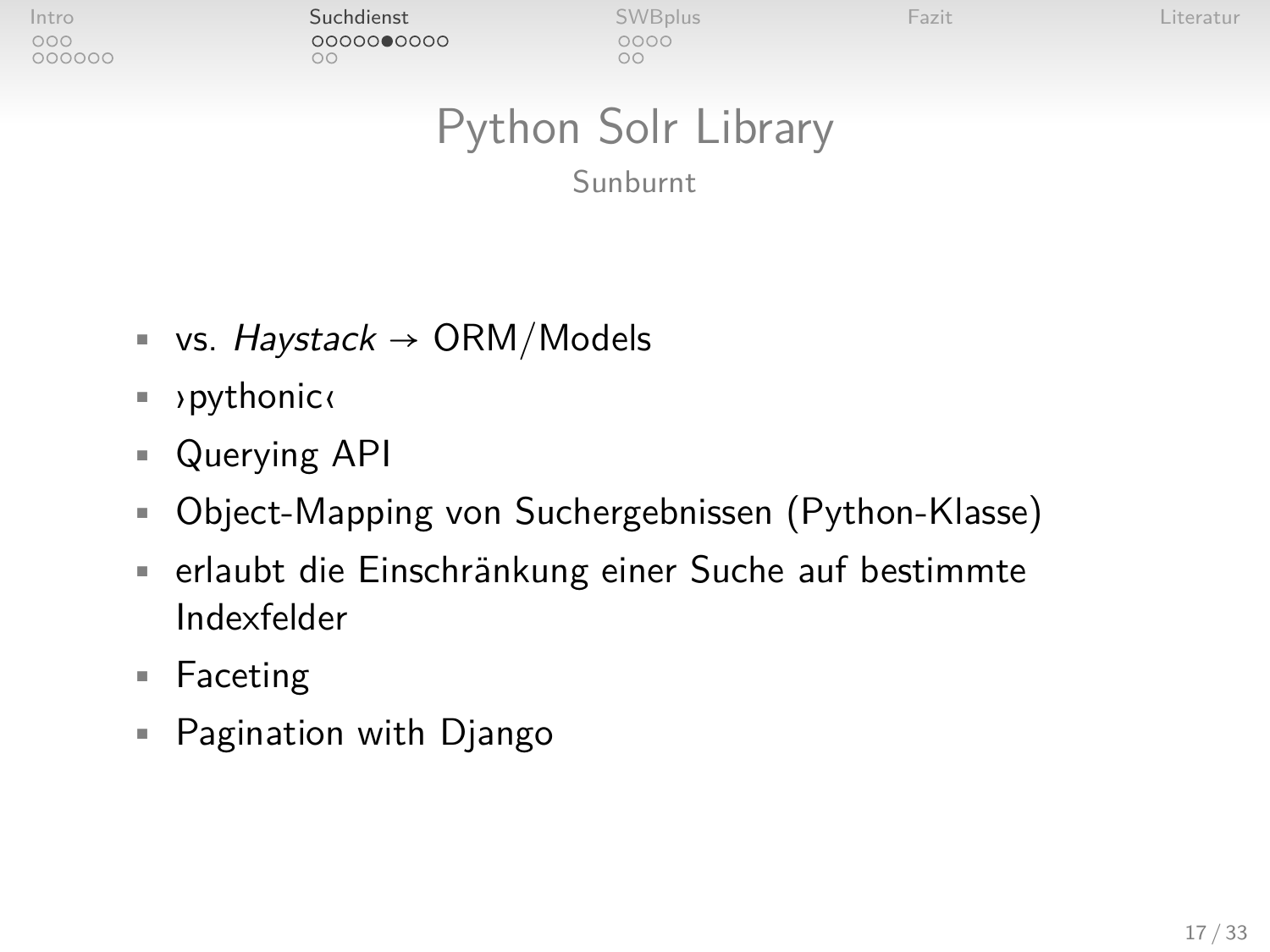| Intro  | Suchdienst | <b>SWBplus</b> | Fazit | Literatur |
|--------|------------|----------------|-------|-----------|
| 000    | 0000000000 | 0000           |       |           |
| 000000 | 16         | YC             |       |           |

2<br>3<br>4<br>5<br>6<br>7<br>8

# Content-negotiation & DRY

Rubyish

```
1 def index
        @people = Person.find(:all)respond_to do | format |
          format, html
          format json { render : json \Rightarrow @ people to _json }
          form at xml { render xml \Rightarrow @ people to_xml }
8 end
      9 end
```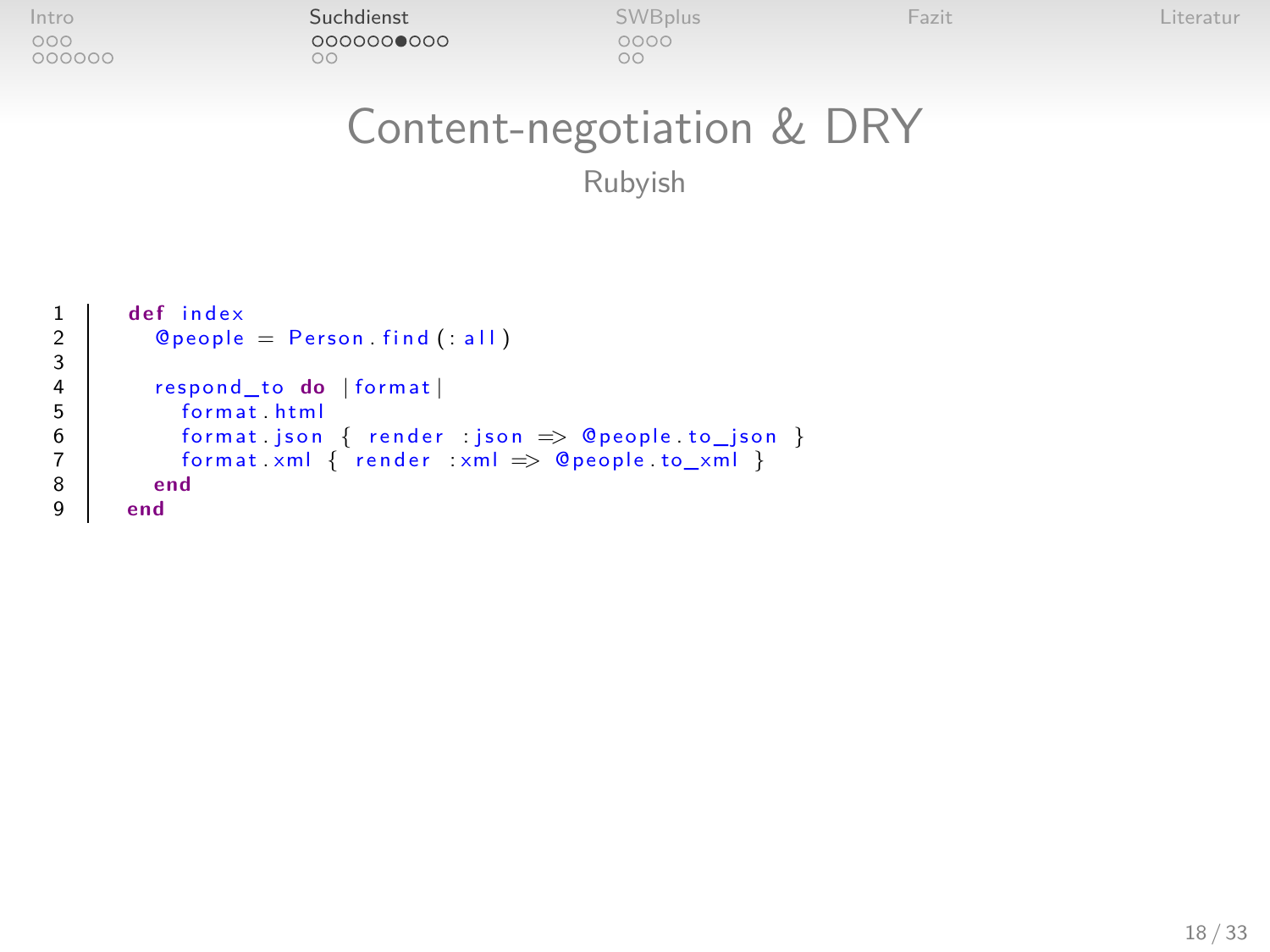| Intro  |  |
|--------|--|
| nnn    |  |
| 000000 |  |

[Intro](#page-2-0) [Suchdienst](#page-11-0) [SWBplus](#page-23-0) [Fazit](#page-29-0) [Literatur](#page-31-0)  $\circ$ 

 $\cap$ 

### Content-negotiation

Content-negotiation & Django

Pythonic

- Django-Decorators & MultiResponse class
- **Bennett [2008:](#page-31-2) Another take on content negotiation**
- **Content-negotiation framework for Django<sup>4</sup>**

<sup>4</sup>Oxford-University [2012](#page-32-1)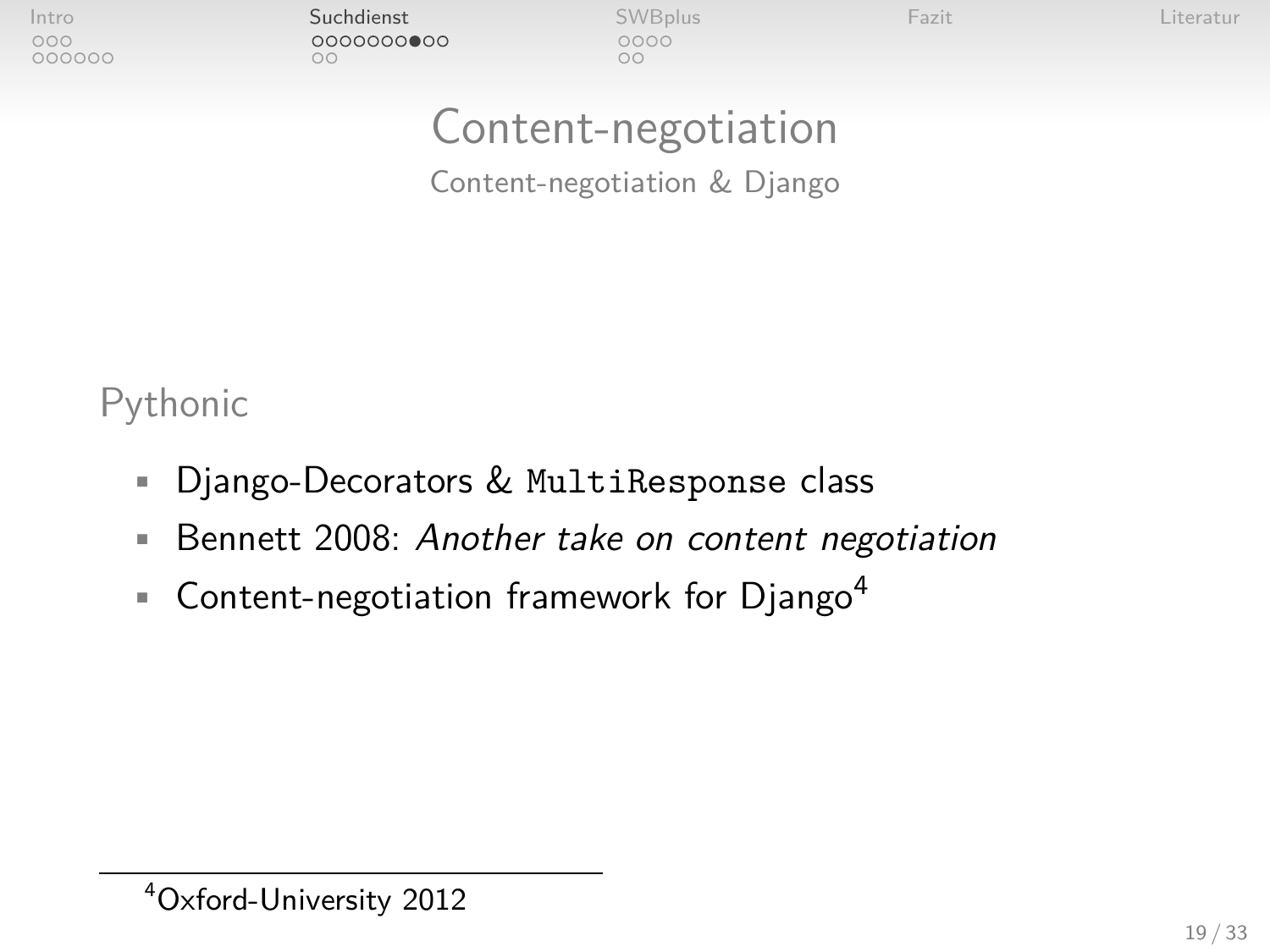| Intro | Suchdienst       | <b>SWBplus</b> | <b>Hazit</b> | iteratur |
|-------|------------------|----------------|--------------|----------|
|       | 0000000000<br>٦C | 0000<br>ЭC     |              |          |
|       |                  |                |              |          |

## Content-negotiation

Pythonic

```
1 class IndexView (JSONView, HTMLView):<br>
3<br>
3<br>
4 cept (self, request):<br>
i esponse = self, render (reque<br>
response i<sup>7</sup> - Renderer - Format)<br>
return response<br>
eturn response
              def get (self, request):
                      \# ...
                      \theta response = self. render (request, context, 'index')
                      response ['X-Renderer-Format'] = response renderer format
                      return response
```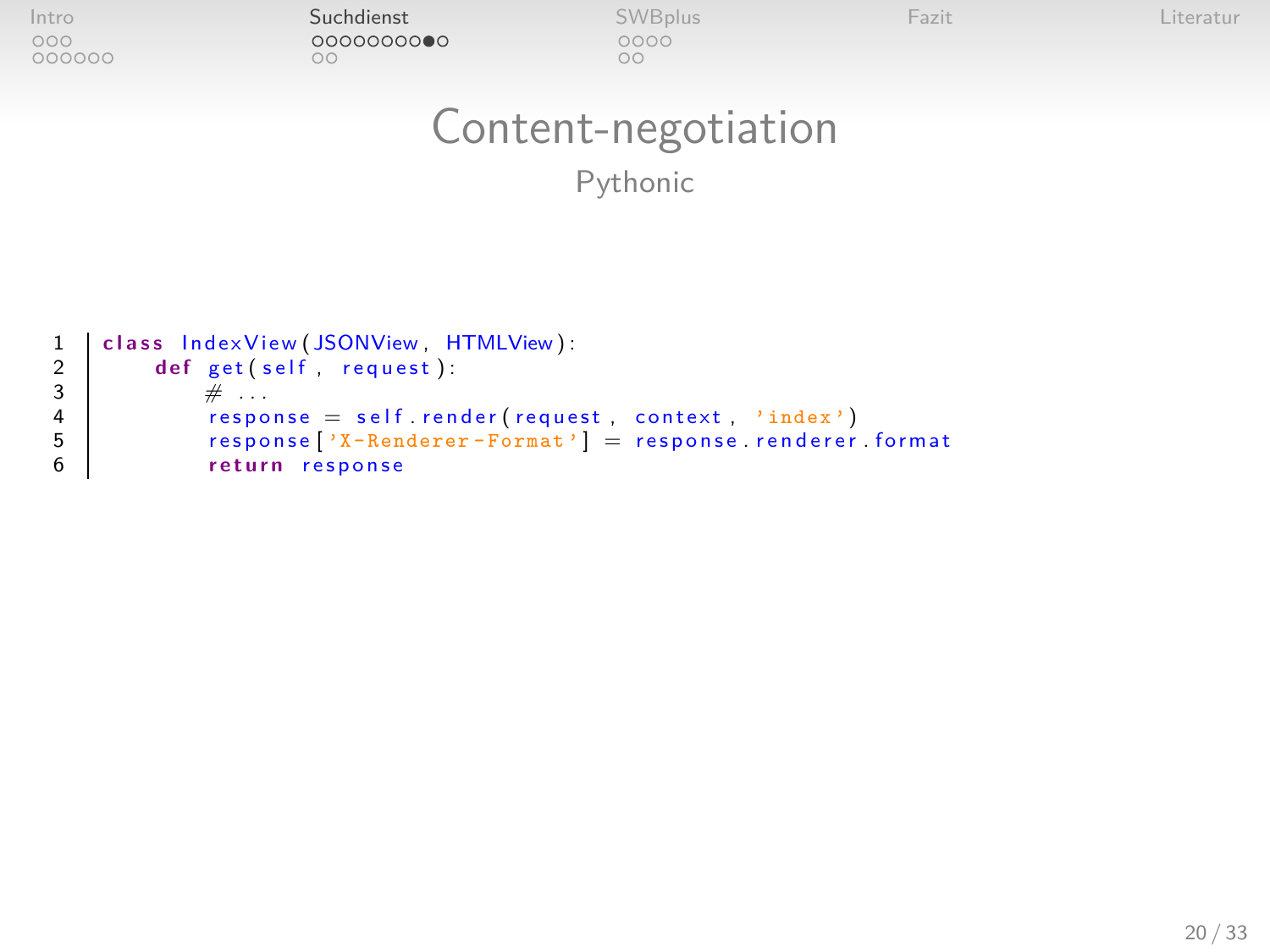```
Intro Suchdienst SWBplus Fazit Literatur
000000
                                  \circ\circCode
  1 class CatalogEnrichment: View Snipplet 1 class CatalogEnrichment: View Snipplet
  2 def __init__( self, id, ppn, abstracts, tableof contents, **other_kwargs):<br>3 self.id = id
  \begin{array}{c|c} 3 & \text{self.} \text{ id} = \text{ id} \\ 4 & \text{self.} \text{ ppn} = \text{p} \end{array}4 self.ppn = ppn<br>5 self.abstracts
  \begin{array}{c|c|c} 5 & \text{self.}\ \text{abstracts = abstracts} & \text{5} \\ \hline 6 & \text{self.}\ \text{tableofcontents = tab} \end{array}self. table of contents = table of contents
 \frac{7}{8}8 def __repr__(self):<br>9 return 'Catalog
                     return 'CatalogEnrichment ("%s", "%s")' % (id, ppn)
10
11 class QueryAbstractsView (JSONView, HTMLView):<br>12 def get(self, request):
12 def get (self, request):<br>13 solr = Solrinterfac
                     solr = SolrInterface (SOLR_SERVER_URL)
14 result = solr.query(request.GET.get('fulltext')).
15 field_limit (["ppn", "abstract", "id"]).<br>16 execute (constructor=CatalogEnrichment)
16 execute (constructor=CatalogEnrichment)<br>17 esponse = self.render(request)
17 response = self.render(request, \text{{1}}}
18 \begin{array}{c} \text{Context}(\{\text{``solar} - \text{result''}.\ \text{result}}\}), \setminus \\ \text{``auerv-abstracts'} \end{array}19 ' query - abstracts')<br>20 ' \frac{1}{2} \frac{1}{2} \frac{1}{2} \frac{1}{2} \frac{1}{2} \frac{1}{2} \frac{1}{2} \frac{1}{2} \frac{1}{2} \frac{1}{2} \frac{1}{2} \frac{1}{2} \frac{1}{2} \frac{1}{2} \frac{1}{2} \frac{1}{2} \frac{1}{2} \frac{1}{2} \frac{1}{220 response ['X-Renderer-Format'] = response renderer . format<br>21 return response
                     return response
```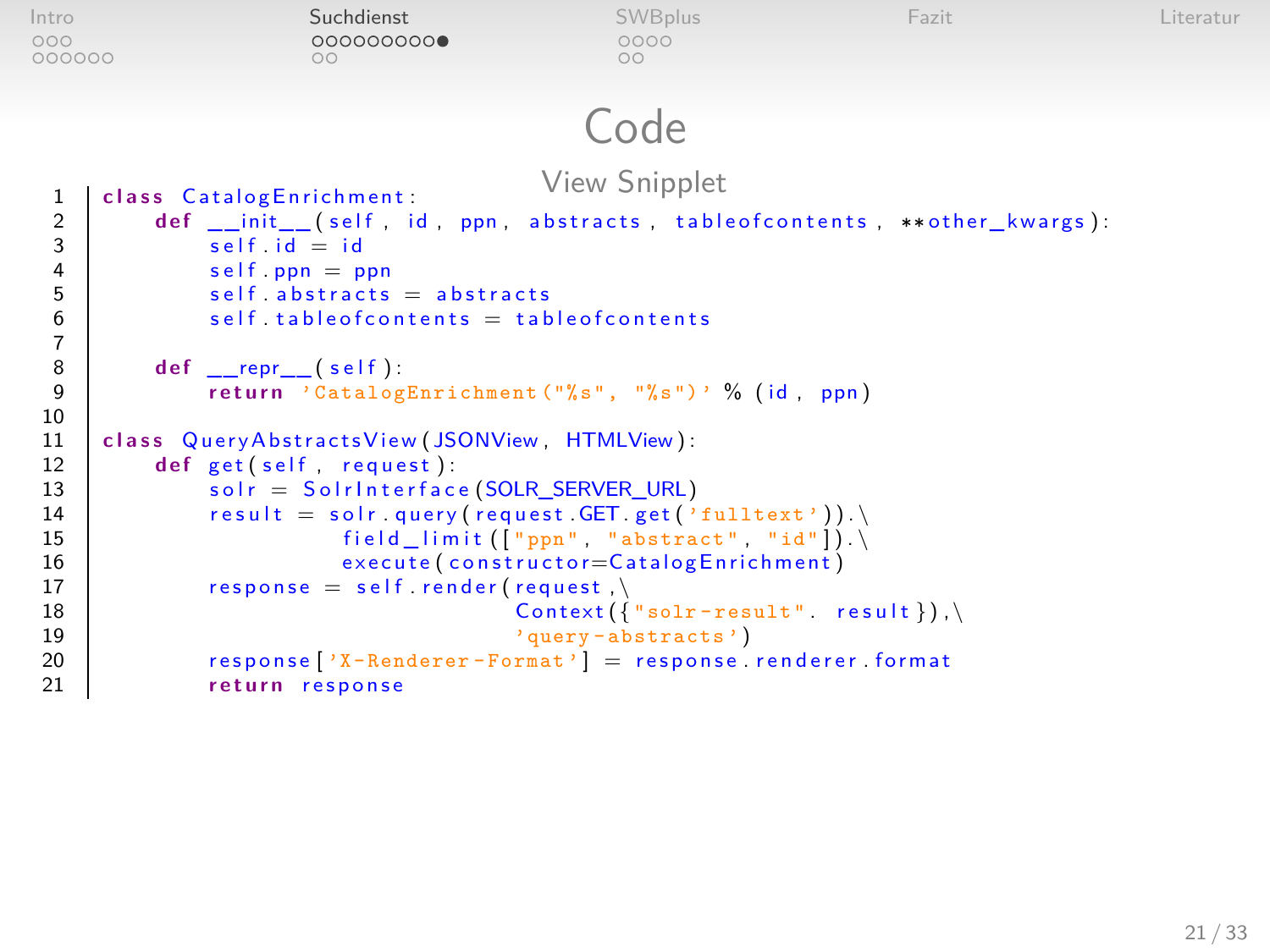000000

[Intro](#page-2-0) [Suchdienst](#page-11-0) [SWBplus](#page-23-0) [Fazit](#page-29-0) [Literatur](#page-31-0)  $\bullet$ 

 $\circ$ 

<span id="page-21-0"></span>

## Django Tests

Django Unit & Interation Tests

- automatisch
- »test harness«  $\rightarrow$  Regression testing, Refactoring
- UnitTests → Mikroebene
- $\blacksquare$  InterationTests  $\rightarrow$  intermeditär
- code-zentrisch
- Fixtures und Testdaten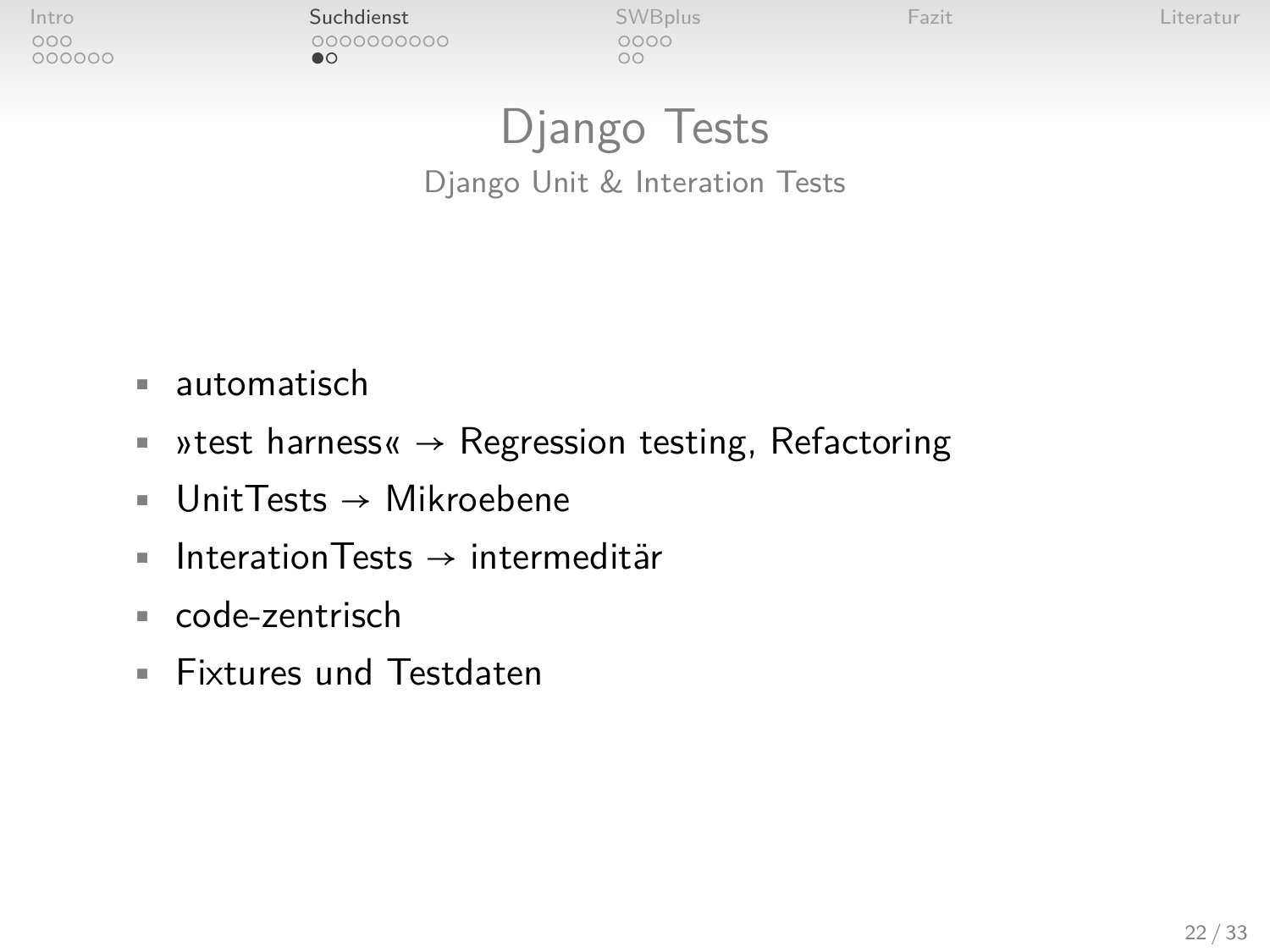

- User Stories/Use Cases  $\leftrightarrow$  Test-Driven Development
- **Falcão [2012:](#page-31-3)** »BDD<sup>5</sup> tool for python, 100 % inspired on cucumber.«
- Gherkin language  $\rightarrow$  Features
- Python  $\rightarrow$  Steps (Implementierung)

<sup>&</sup>lt;sup>5</sup>Behavior Driven Development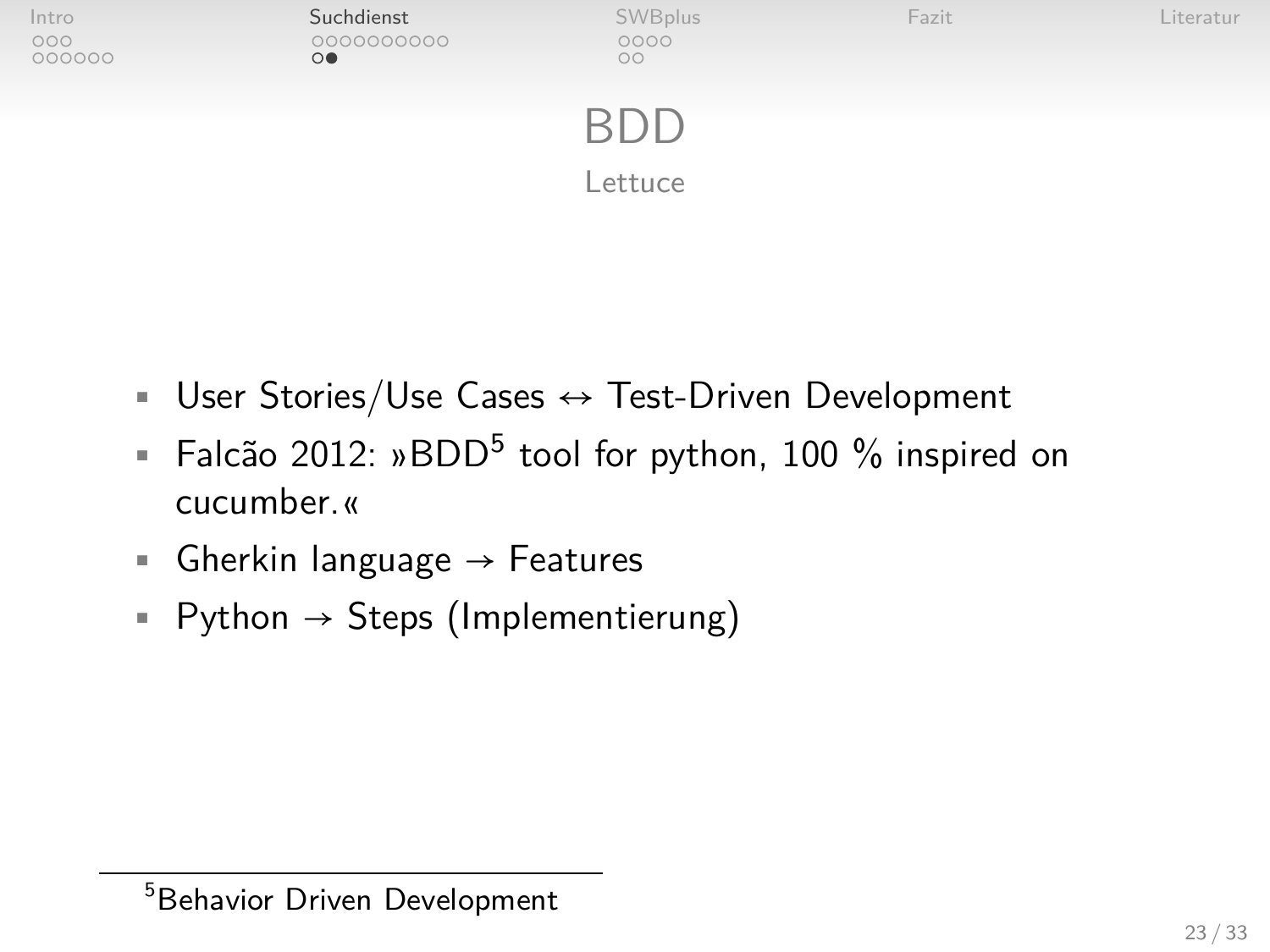000000

[Intro](#page-2-0) [Suchdienst](#page-11-0) [SWBplus](#page-23-0) [Fazit](#page-29-0) [Literatur](#page-31-0)  $\circ$ 

 $\circ$ 

<span id="page-23-0"></span>

## SWBplus Ernte

Kataloganreicherung ernten

- kein Webservice
- $\blacksquare$  keine (REST)-API

Lösungsansatz

 $\rightarrow$  Harvasting von PDF-Dateien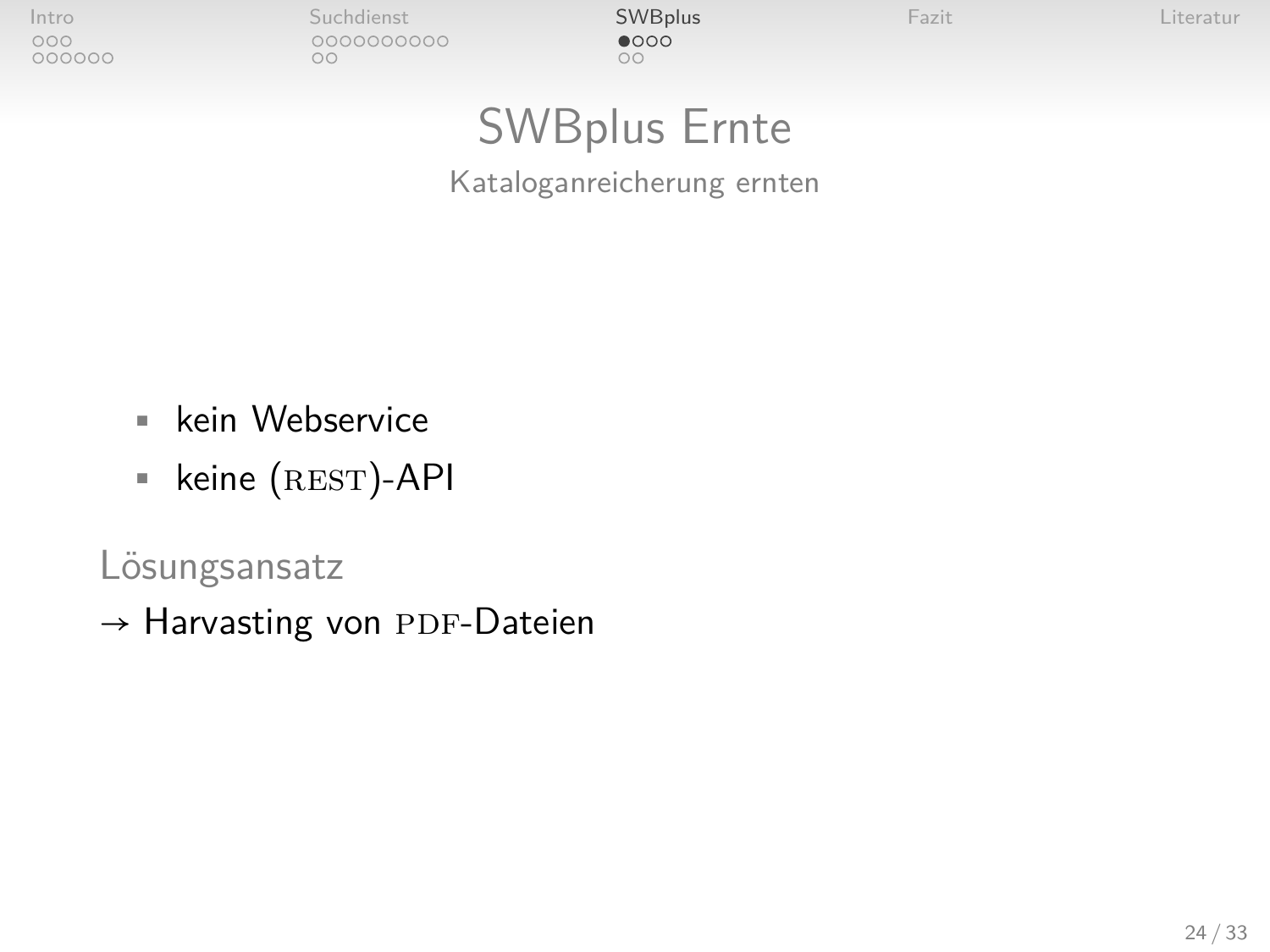| Intro<br>000<br>000000 | Suchdienst<br>0000000000<br>ОC | SWBplus<br>0000<br>$\circ$  | Fazit | Literatur |
|------------------------|--------------------------------|-----------------------------|-------|-----------|
|                        |                                | Erntearbeiter               |       |           |
|                        |                                | $-$<br><b>STATES</b><br>. . |       |           |

Crawler-Skript

- Datenauszug muss bekannt sein (Liste)
- Crawler-Skript

- Parallelisierung der HTTP-GET-Requests
- Metadatenextraktion
	- Aus dem Dateinamen selbst
	- Selektion von HTML-Elementen via XPath/CSS-Selektoren
	- Optional: Fingerabdrücke sammeln (Message-Digest)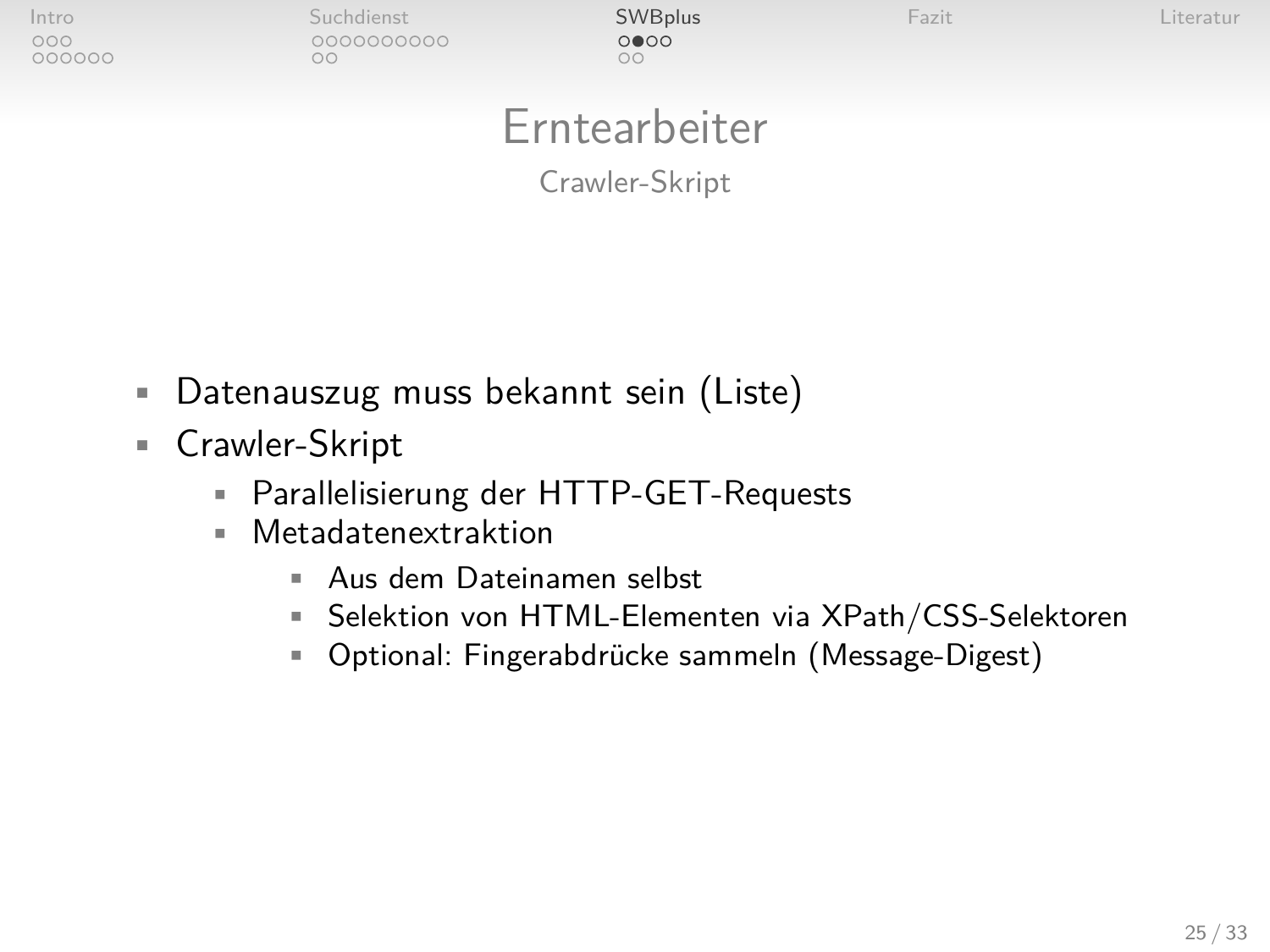| Intro<br>000<br>000000 | Suchdienst<br>0000000000<br>OC | <b>SWBplus</b><br>0000<br>oo | Fazit | Literatur |
|------------------------|--------------------------------|------------------------------|-------|-----------|
|                        |                                | Erntearbeiter                |       |           |

### Crawler-Skript

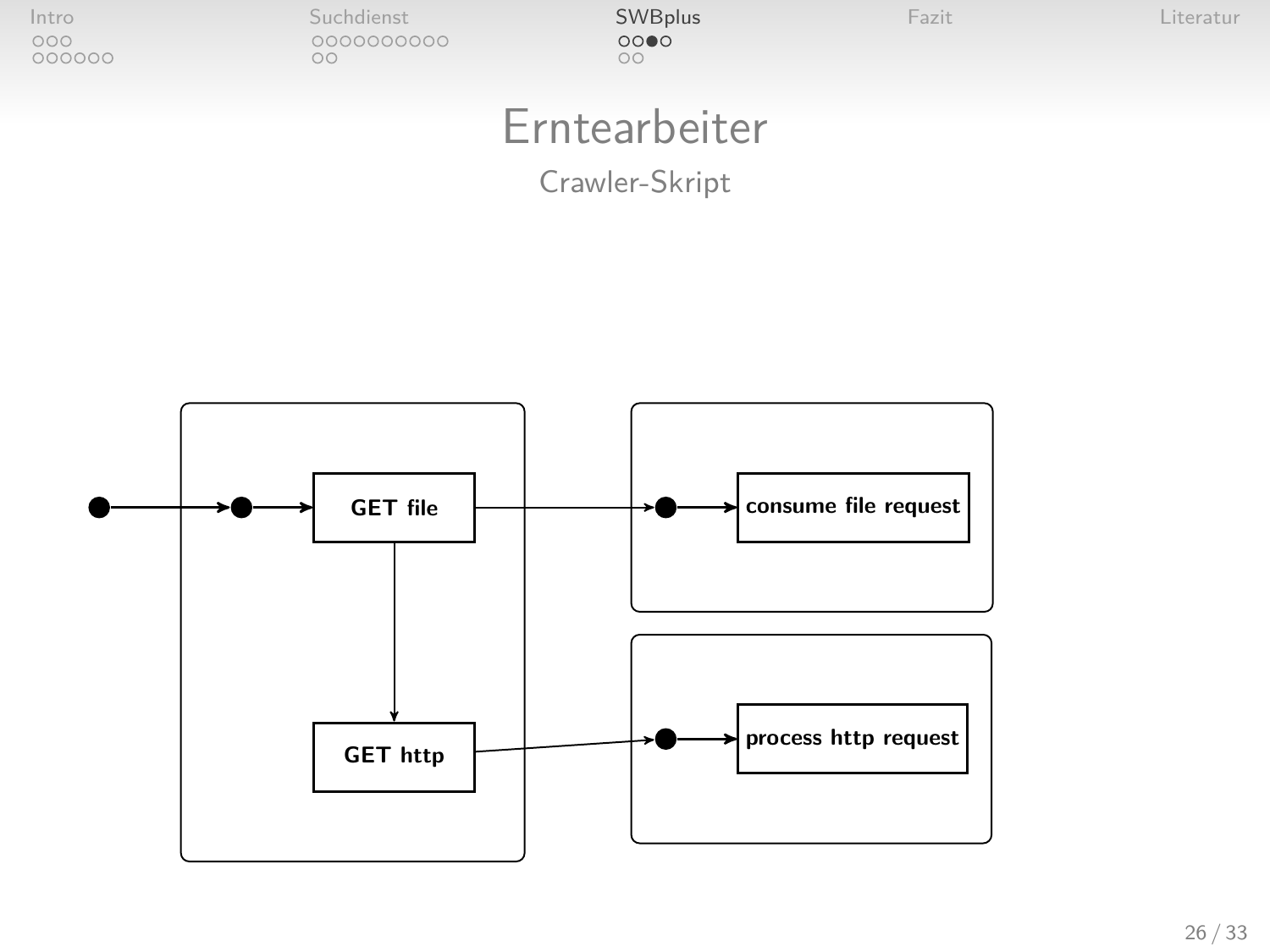| Intro<br>000<br>000000   | Suchdienst<br>0000000000<br>$\circ$ | <b>SWBplus</b><br>000<br>$\circ$ | Fazit                                                                      | Literatur |
|--------------------------|-------------------------------------|----------------------------------|----------------------------------------------------------------------------|-----------|
|                          |                                     | Crawler-Skript                   |                                                                            |           |
|                          |                                     | Ruby                             |                                                                            |           |
| $\overline{2}$<br>$\sim$ | EM.run do                           |                                  | EM:: Synchrony:: FiberIterator.new(urls_subset, @concurrency).each do  url |           |

3 u r l . s t r i p ! 4 **b e gi n**  $file_name = URI.parse(url).path$ file name  $gsub!$   $\left(\frac{?}{?}\right)/\left(\frac{?}{?}\right)$  $file\_request = EventMachine::HttpRequest.new(url).get$ consume\_file\_request(file\_request, file\_name, url, pending) 9 **u n l e s s** @ppn\_output . empty ? 10 htm\_url = url .gsub ! $($   $)$  htm request = EventMachine :: HttpRequest = Free strategy and the metal of the metal of the metal of the metal of the metal of the metal of the metal of the metal of the metal of the metal 11 htm\_request = EventMachine :: HttpRequest . new (htm\_url) . get<br>12 consume http request (htm request . file name . htm url . pe 12 consume\_http\_request(htm\_request, file\_name, htm\_url, pending)<br>13 end 13 **end** 14 **rescue**  $\Rightarrow$  e<br>15 **handle** er 15 h and le\_error (e) 16 **end** 17 **end** 18 **end**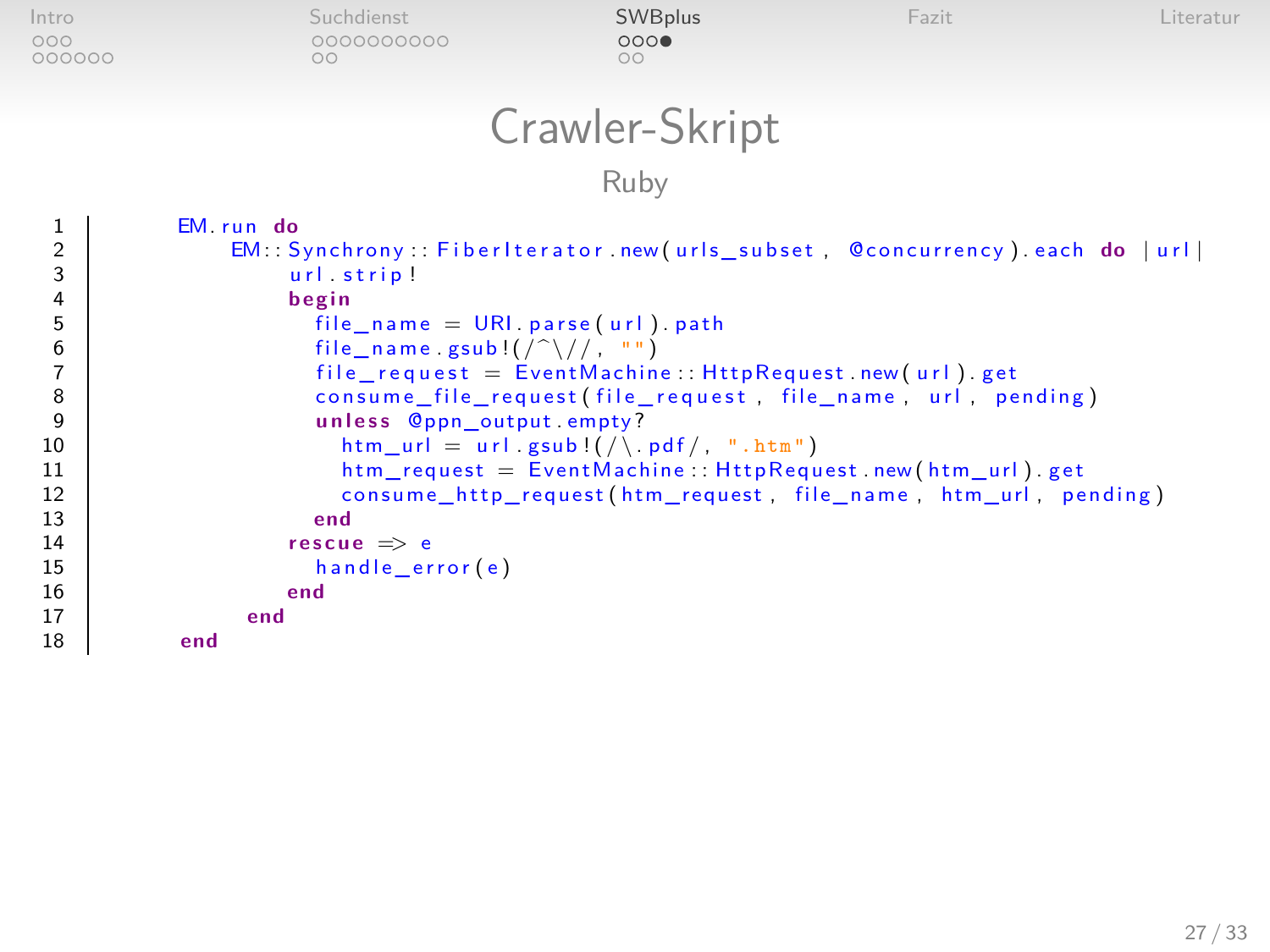| Intro<br>000<br>000000 | Suchdienst<br>0000000000<br>oo | SWBplus<br>0000<br>$\bullet$ | Fazit | Literatur |
|------------------------|--------------------------------|------------------------------|-------|-----------|
|                        |                                | Indexierung                  |       |           |
|                        |                                | Keeper-Skript                |       |           |

- Solr ExtractingRequestHandler via HTTP-Post-Requests
- Skriptbasiert
	- Python (httplib, twisted.web)
	- Ruby (net/http, em/http)
	- Shell (curl)
- <span id="page-27-0"></span>• mittels Solrj (Java Application)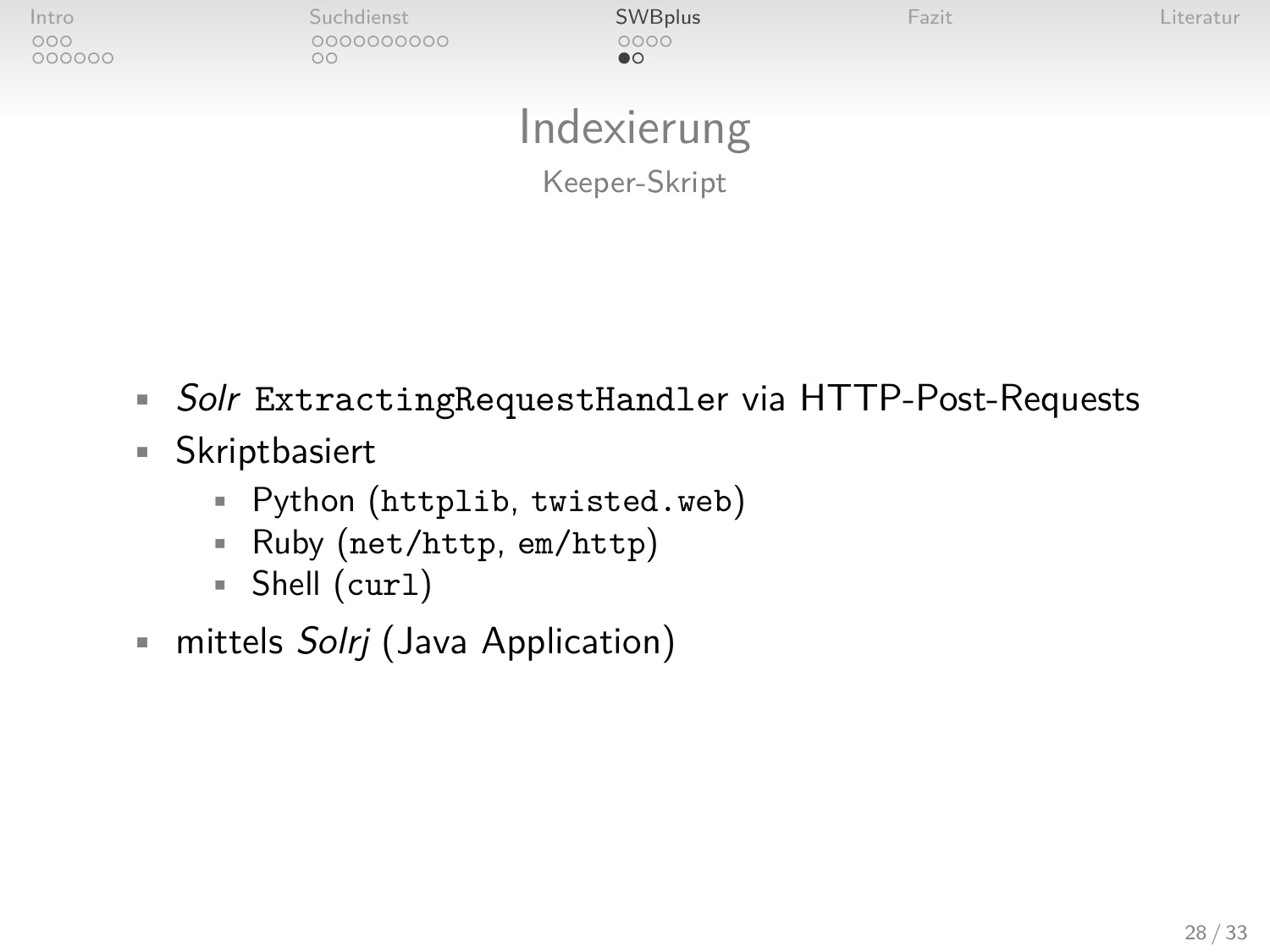```
Intro Suchdienst SWBplus Fazit Literatur
000000
                                    \circ\circKeeper-Skript
   Ruby
1 EM: : Sy nc h r o ny : : F i b e r I t e r a t o r . new ( u r l s _ s u b s e t , @ c o n c u r r e n c y ) . each_key do
  \begin{array}{c|c} 2 & | \text{resource_name} | \\ 3 & \text{metadata} \end{array}\begin{array}{c|c} 3 & \text{metadata} = \text{\&} \text{ppn\_list} \text{[resource\_name]} \\ 4 & \text{begin} \end{array}4 begin<br>5 begin
  5 type = metadata [resource_name]. to_sym<br>6 if @types_selection_map.include_key?(
  6 if @types_selection_map include_key?(type)<br>7 parameters = build_parameters(resource_r
  7 parameters = build parameters (resource name, type, metadata)<br>8 source = File.join (@source dir, resource name)
  8 source = File.join (@source_dir, resource_name)<br>9 9 index request uri = "f@solr uri}f@solr extract
 9 i n d e x _ r e q u e s t _ u r i = "{ @solr_uri }{ @solr_extract_handler }?#{ parameters }"
 \begin{array}{c|c} 10 & \text{index\_request} = \ \hline 11 & \text{EventMachine : H} \end{array}11 EventMachine :: HttpRequest.new (index_request_uri).post (: file \Rightarrow source)<br>12 consume index request (index request, source, pending)
 12 consume_index_request(index_request, source, pending)<br>13 else
 \begin{array}{c|c}\n 13 & \text{else} \\
 14 & \text{if} \\
 \end{array}14 message = "Loremp ipsum"<br>15 0logger.error(message)
 15 © logger error (message)<br>16 end
 16 end
 17 rescue \Rightarrow e<br>18 handle err
 \begin{array}{c|c} 18 & \text{handle\_error(e)} \\ 19 & \text{end} \end{array}\begin{array}{c|c} 19 & \text{end} \\ 20 & \text{end} \end{array}20 end
```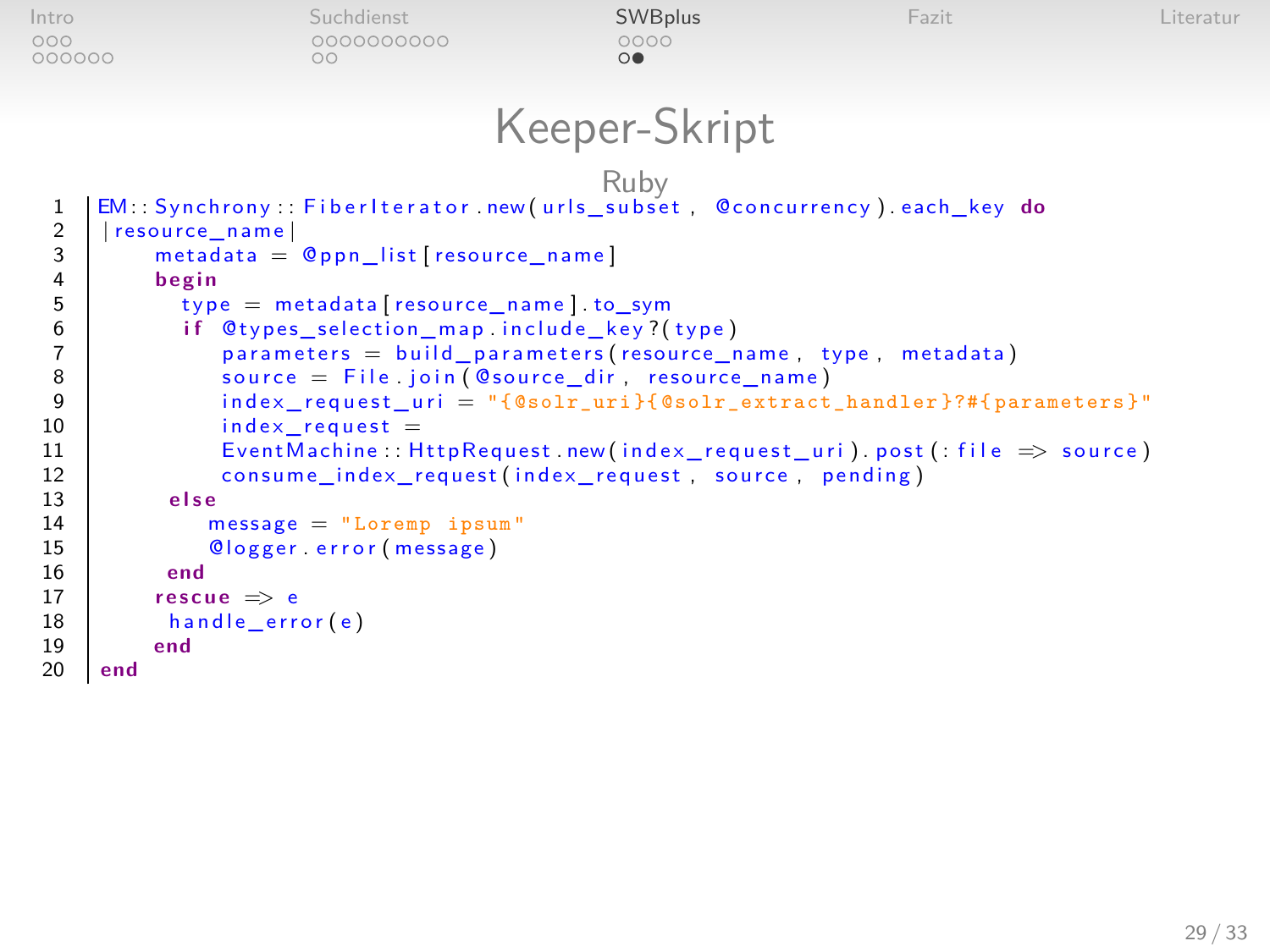| Intro         | Suchdienst | <b>SWBplus</b> | Fazit | Literatur |
|---------------|------------|----------------|-------|-----------|
| 000<br>000000 | 0000000000 | 0000<br>X      |       |           |
|               |            |                |       |           |

### Reflexion Kritische Pfade

- Performance und Verhalten unter Last
- Zeichensätze & Encoding (Multi-Language)
- existierender OCR-Layer notwendig (PDF-Dateien)
- Qualität des OCR-Layers
	- ›ii‹ anstelle von ›ü‹ (Umlautproblematik)
	- ›ä‹ anstelle von ›¯a‹ (Diakritische Zeichen)
	- Ligaturen (ß)
	- Mixed Languages (Schritzeichen & Alphabetschrift)
	- Worttrennung (Hyphenation)
- <span id="page-29-0"></span>• ›Test early and fail often.‹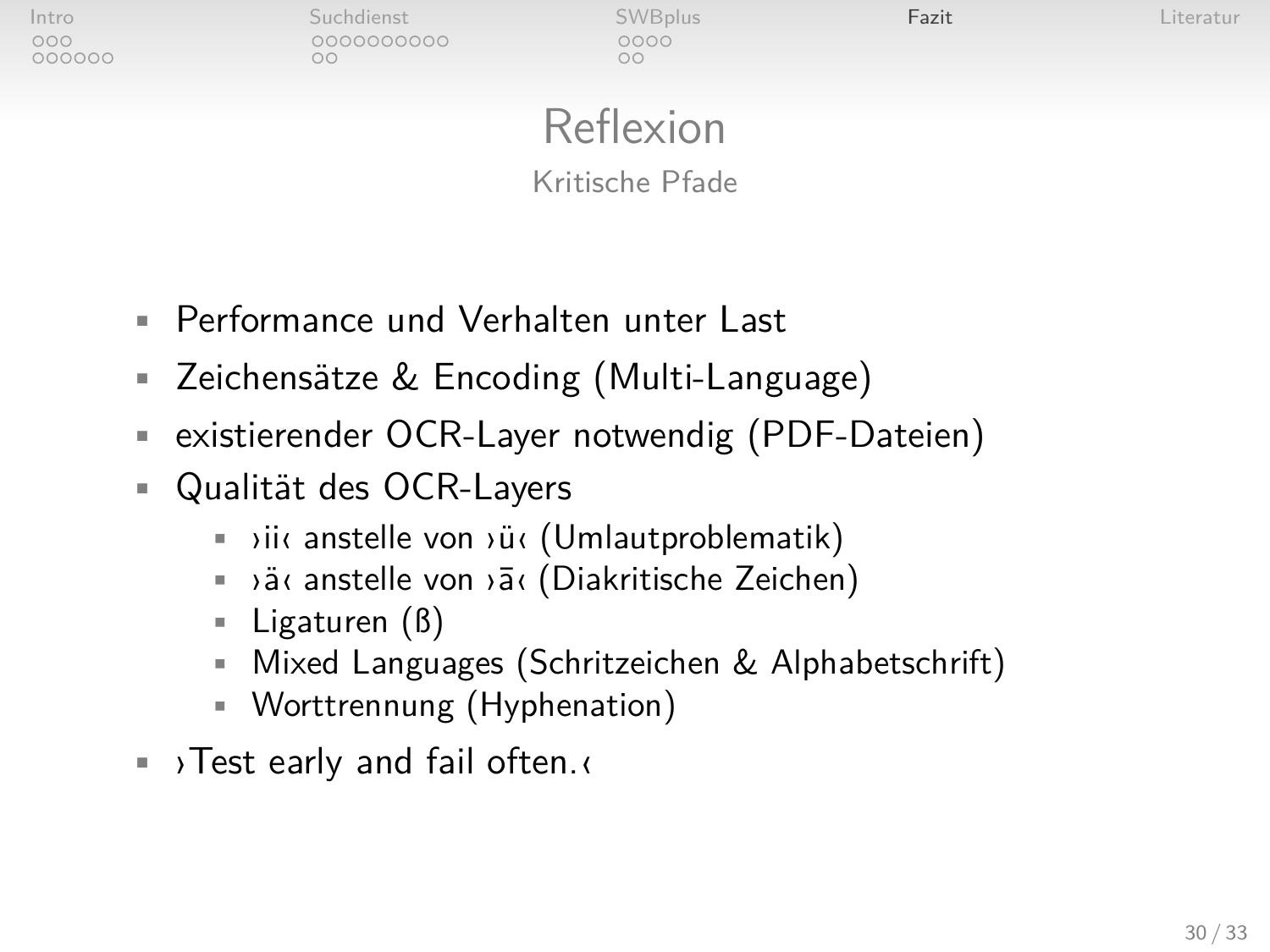

- Suchindex-Erzeugung auf Basis der Digitalisierungen von **SWBplus**
- Implementierung eines eigenen (schlanken) Dienstes
- SWPPlus ›Erntemaschine‹
- Digitalisierung  $\rightarrow$  Such-Index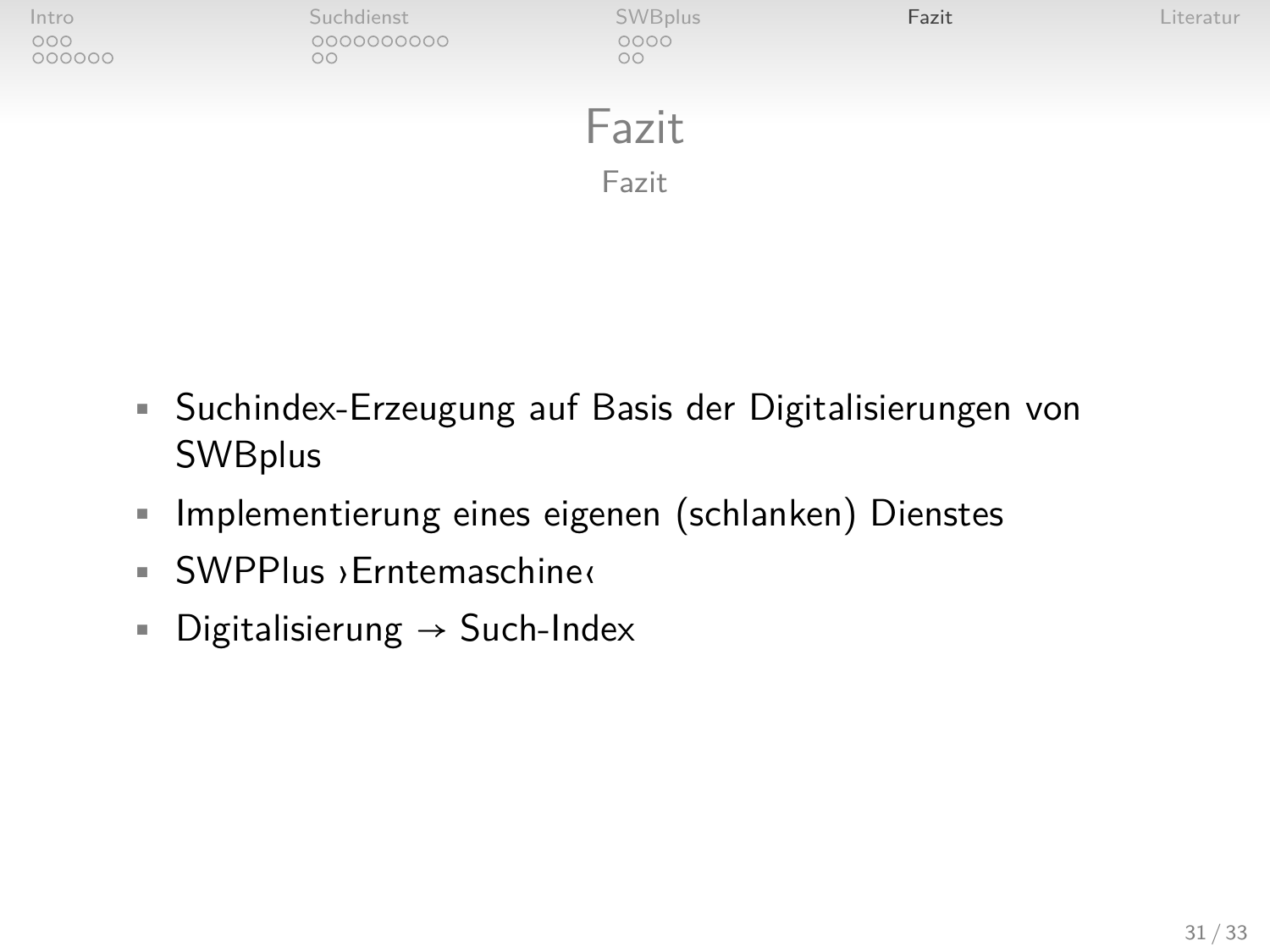| Intro         |    | Suchdienst               | <b>SWBplus</b>                                  | Fazit                                                            | Literatur |
|---------------|----|--------------------------|-------------------------------------------------|------------------------------------------------------------------|-----------|
| 000<br>000000 | 00 | 0000000000               | 0000<br>$\circ$                                 |                                                                  |           |
|               |    |                          |                                                 |                                                                  |           |
|               |    |                          | Literatur I                                     |                                                                  |           |
|               |    |                          |                                                 |                                                                  |           |
|               |    |                          |                                                 |                                                                  |           |
| 靠             |    |                          |                                                 | Apache Solr (2012). URL: http://lucene.apache.org/solr/          |           |
|               |    | (besucht am 25.06.2012). |                                                 |                                                                  |           |
| 昂             |    |                          |                                                 | Bennett, James (2008). Another take on content negotiation. URL: |           |
|               |    |                          | http://is.gd/gSkIj0 (besucht am $25.06.2012$ ). |                                                                  |           |
|               |    |                          |                                                 | Django Project (2012). URL: https://www.djangoproject.com/       |           |

<span id="page-31-2"></span><span id="page-31-1"></span>(besucht am 25. 06. 2012).

Event Machine (2012). URL:

靠

<span id="page-31-0"></span><http://eventmachine.rubyforge.org/EventMachine.html> (besucht am 25. 06. 2012).

暈 Falcão, Gabriel (2012). Lettuce. URL:

<span id="page-31-3"></span><https://www.djangoproject.com/> (besucht am 25. 06. 2012). Gamma, Erich, Richard Helm und Ralph Johnson (2001). Entwurfsmuster. Elemente wiederverwendbarer objektorientierter Software. München: Addison-Wesley.